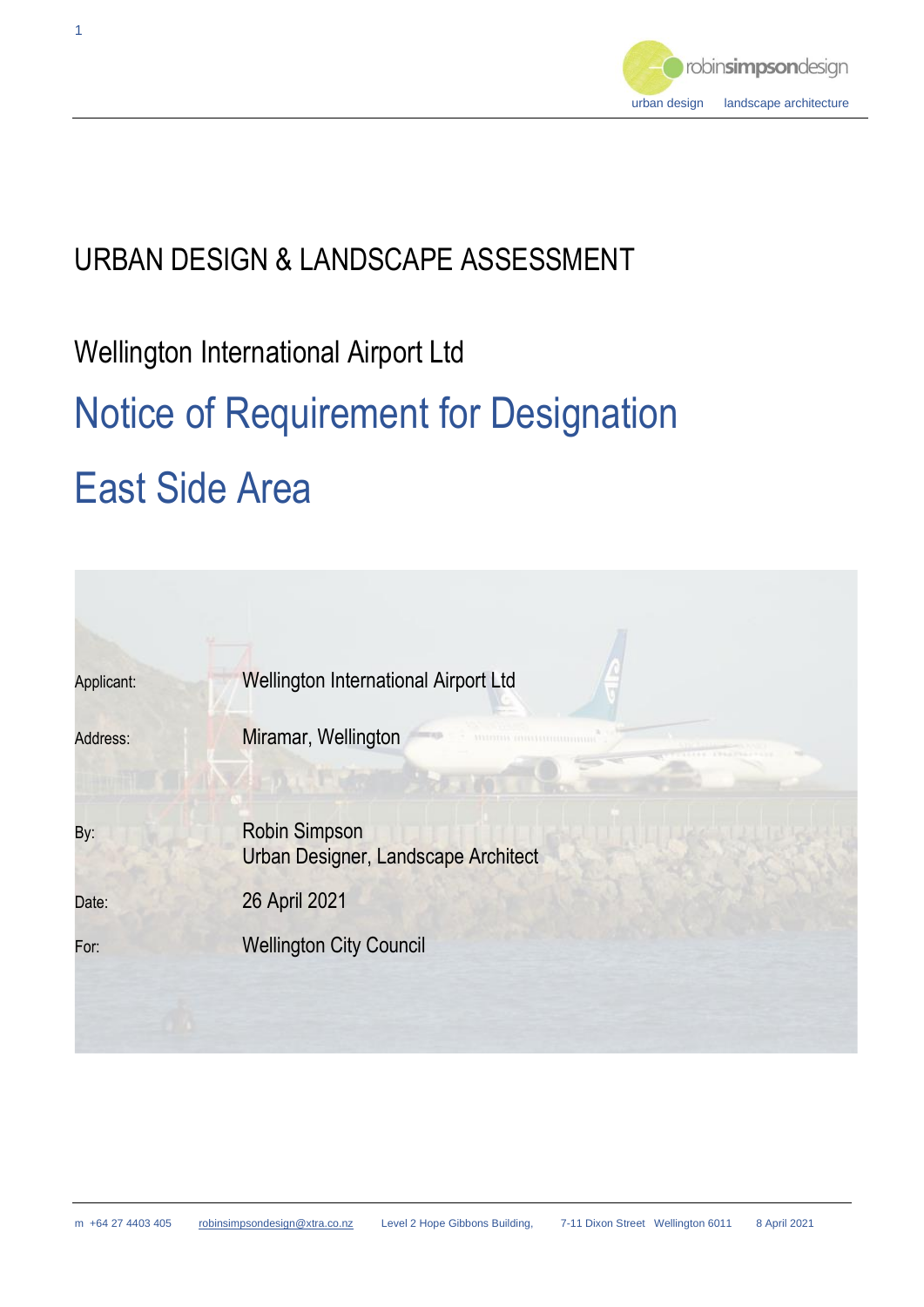

Blank page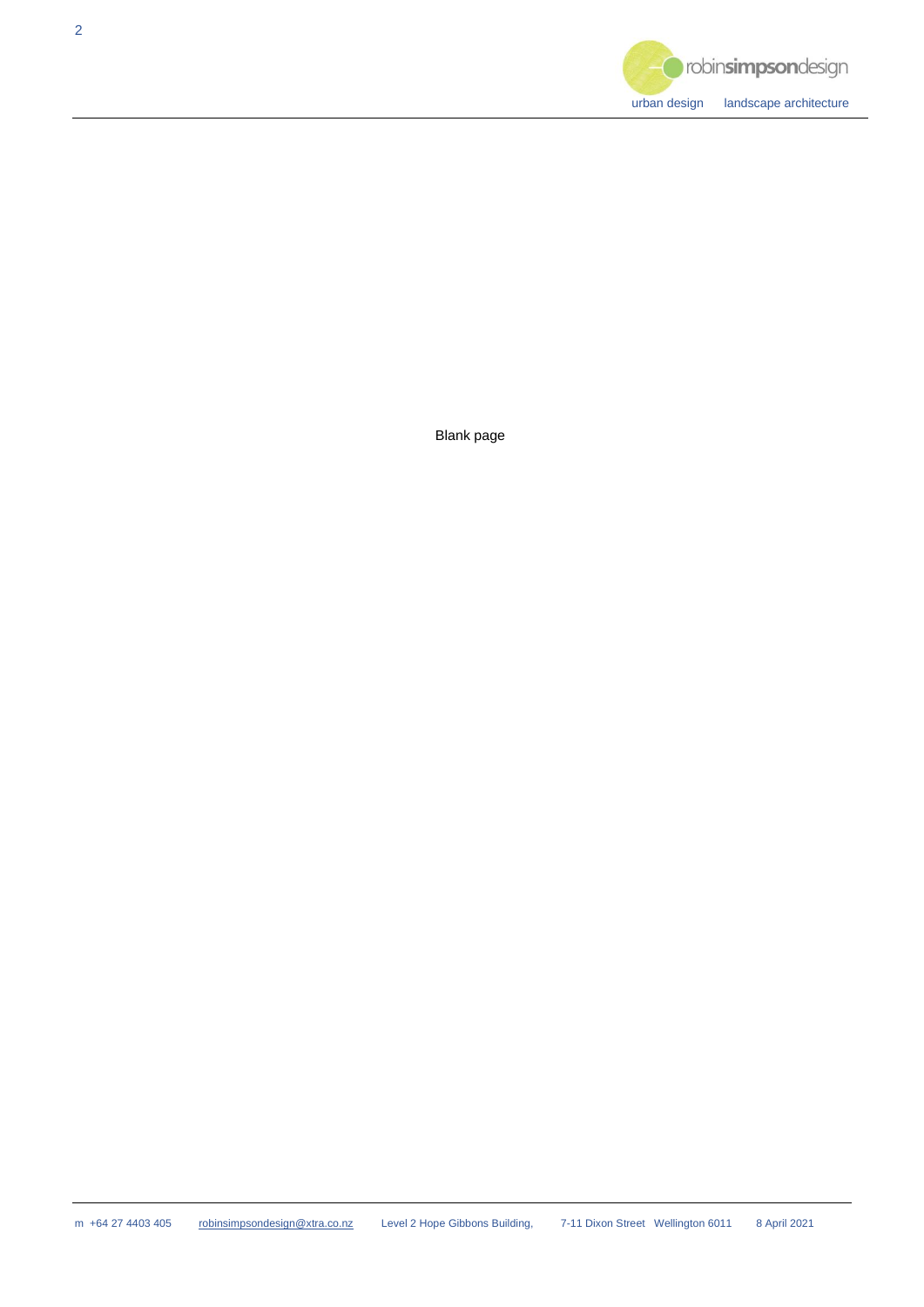

# **Assessment Summary**

Wellington Airport, operated by Wellington International Airport Limited (WIAL), is significant regional infrastructure. This Notice of Requirement (NoR) is to designate an c.15.6 ha area currently occupied by the Miramar Golf Course and referred to as the East Side Area (ESA). This is to expand airport operations and enable WIAL to respond to projected future expansion and changes to aircraft. It is recommended that this NoR be considered at the same time as the Main Site NoR given continuity of the sites, shared activities and interdependent functions.

This is a separate Urban Design and Landscape assessment for effects of the NoR for the ESA. The overall context is covered in Part A of my Urban Design and Landscape assessment of the Main Area. The two assessments need to be read together to "complete the picture" for the overall proposal by the Airport.

The Wellington 2040 Masterplan, for which the NoR ESA is submitted essentially enables and expansion of airport activities and associated airside infrastructure closer to the residential communities to the east than it is currently. This has a significant negative effect through loss of residential amenity to the closest streets, Bunker Way, Raukawa Street and Kekerenga Street in Strathmore Park. The magnitude of effects diminishes with distance away from proposed the Airport boundary. Seatoun Heights for instance is considered to have a low level of effect to visual amenity.

Fundamentally, these public works extend available flat land through earthworks, to provide level land for taxiway and aircraft standing. Excavation into the hillslope to the southeast is required to achieve sufficient area. This requires significant earthworks and construction of a 30m high retaining wall. This would have significant negative visual, permanent landscape effects and diminish residential amenity during construction.

The replacement of the former golf course landscape with hardstand is both a visual and landscape character change. This has significant and negative visual effects on residential amenity of the closest neighbours in Bunker Way and Kekerenga Street. The landscape change is a good opportunity to reduce environmental effects by implementing low impact stormwater management technology.

I consider the negative effects of the earthworks are capable of being further reduced through site planning and further mitigated. The current proposal whilst it is an approach only, does not demonstrate this satisfactorily.

**The Urban Design and Landscape Effects on the closest residential area are likely to be significant and negative. Earthworks to extend the hardstand have an unacceptable negative visual and landscape effect. This could be further mitigated but this is not yet demonstrated.**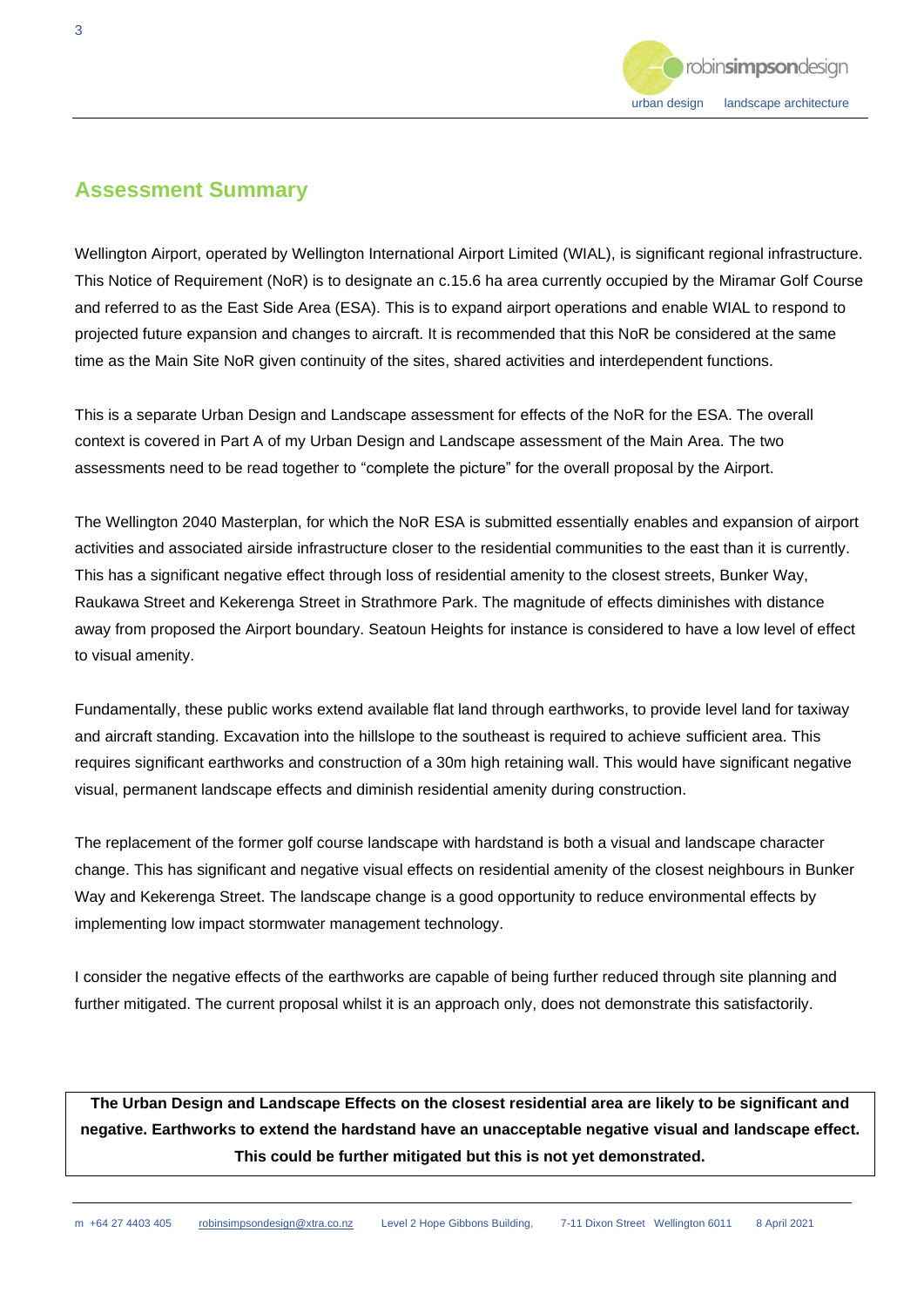

# **Part A Introduction**

# **1. INTRODUCTION**

#### **1.1. Author Introduction**

My full name is Robin Simpson. I am an Urban Designer and Registered Landscape Architect practicing as Robin Simpson Design Limited.

I hold a Masters Degree in Design Studies (MDes.S) specialising in urban design from the Graduate School of Design, Harvard University, Cambridge Massachusetts and a Bachelors Degree in Landscape Architecture (BLArch. Hons 1) from the University of New South Wales, Sydney Australia.

My practice covers Urban Design and Landscape Architecture with particular focus on Infrastructure Development e.g. roads, cycleways, Urban Design for Transport, Land Development, Residential Masterplanning, assessment of visual effects and network functionality and design review. I have sat on urban design review panels for Wellington City Council, Christchurch City Council and Nelson City Council, and Tasman District Council.

I have read the Code of Conduct for Expert Witnesses in the Environment Court Practice Note. I agree to comply with this code. This assessment is within my area of expertise, except where I state that I am relying on the evidence of another person. I have not omitted to consider material facts known to me that might detract from the opinions I express.

#### **1.2. Background**

Wellington Airport, operated by Wellington International Airport Limited (WIAL), is significant regional infrastructure. WIAL have issued a Notice of Requirement (NoR) to WCC for a Designation for airport purposes over approximately 15.6 ha of the Miramar Golf Course. This is referred to as the East Side Area (ESA).

It is recommended that this NoR be considered at the same time as the Main Site NoR given continuity of the sites, shared activities and interdependent functions.

The airport purposes for which the NoR has been issued include;

- Aircraft taxiing,
- Freight reception, storage and transfer,
- Ground Services Equipment (GSE) storage,
- Access road.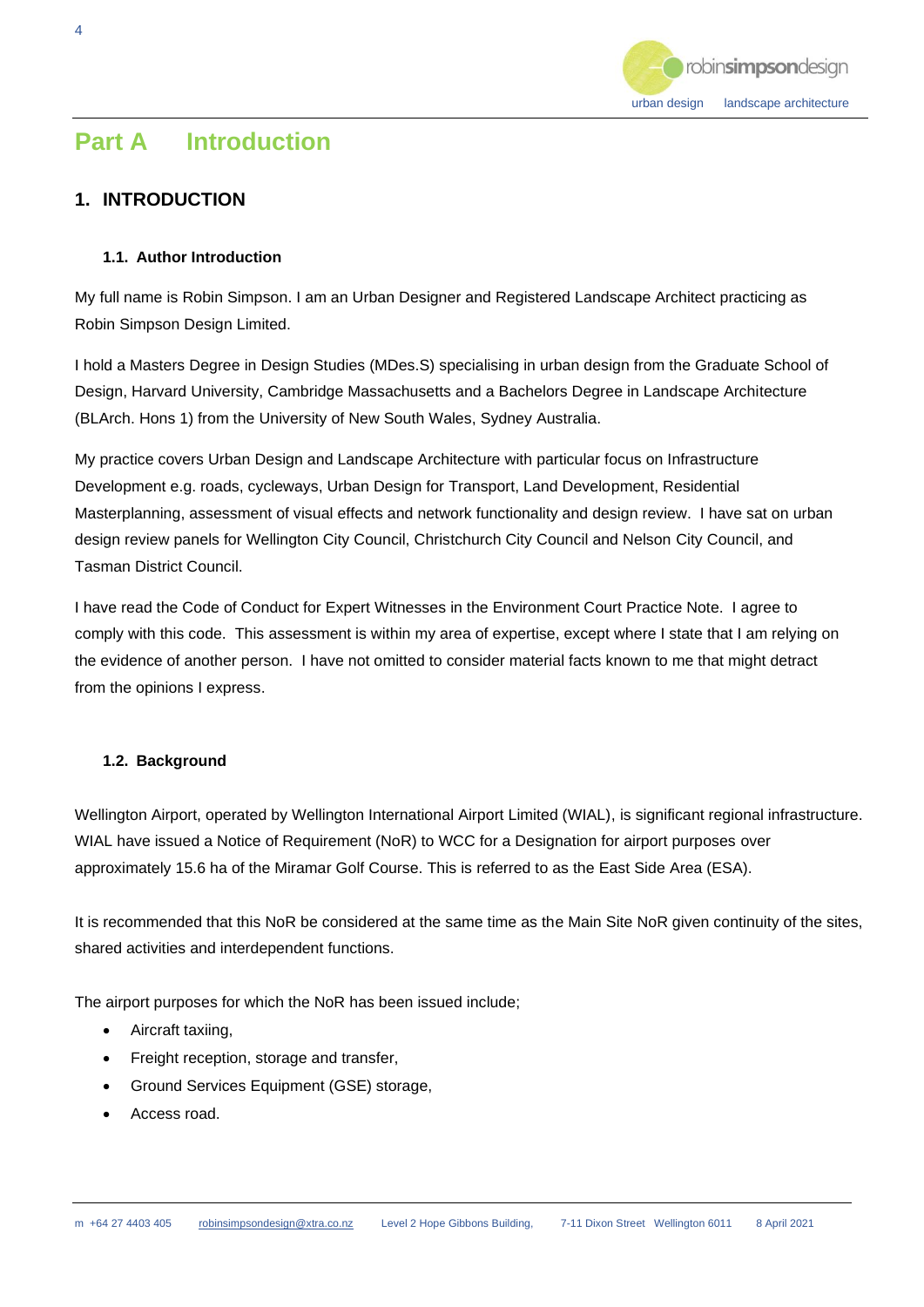The District Plan identifies the "Airport and Golf Course Recreation Precinct". It separates this into two areas, the Airport area and the Golf Course Area. The proposed eastern extension is into the Golf Course Area with a small strip of land on the west side which overlaps into the Airport Precinct. This has a current zoning for recreation and open space.

WIAL's intention is to expand spatially to the east into part of the current Miramar Golf Course, expand the existing terminal and add associated buildings as required to respond to changes in the aviation industry.

A WIAL Designation Planning<sup>1</sup> document prepared by Warren and Mahoney and 2040 The Master Plan <sup>2</sup> have been provided by WIAL to outline intentions and demonstrate how the above activities could be accommodated on the site. These are strategy documents and explain the spatial and functional premises on which the NoR is based.

The location of the Wellington Airport is unique as available space is constrained by topography, the coastal setting and established residential areas. Essentially the limited available flat land is proposed to be expanded through earthworks to the east and south.

The functioning of the airport and its ability to respond to changing economic and demand scenarios is a major positive effect for the region and for New Zealand. The challenge is, whether the adverse effects of these activities can be minimised, mitigated or avoided.

The area is already modified by airport construction in the 1960's and expansion in 1972. The landscape is particularly modified at the eastern end of Lyall Bay and on the South Coast. Landscape effects to the ESA are considered in this light.

#### **1.3. Global Context**

The global context for the two NoRs is described in the report NoR Main Site, 1.2. The Notifications of Requirement are presented in an era of economic, cultural and environmental change which has potential to affect airport operations. It is not the scope of this review to speculate on these implications. However, in this context of uncertainty, compatibility of WIAL's masterplan with achieving New Zealand's and Wellington city's climate change commitments needs to be demonstrated, and the requirement for "reasonable necessity" is highlighted.

#### **1.4. Scope**

I have been requested to prepare an urban design and landscape assessment by Wellington City Council (WCC) to respond to the NoR East Side Area. This assessment will identify urban design and landscape effects. It will assess the effectiveness of any proposed conditions and recommend further conditions if required.

<sup>&</sup>lt;sup>1</sup> WIAL Designation Planning, 30<sup>th</sup> August 2018, Warren and Mahoney

<sup>&</sup>lt;sup>2</sup> 2040 The Master Plan, January 2010, Wellington International Airport limited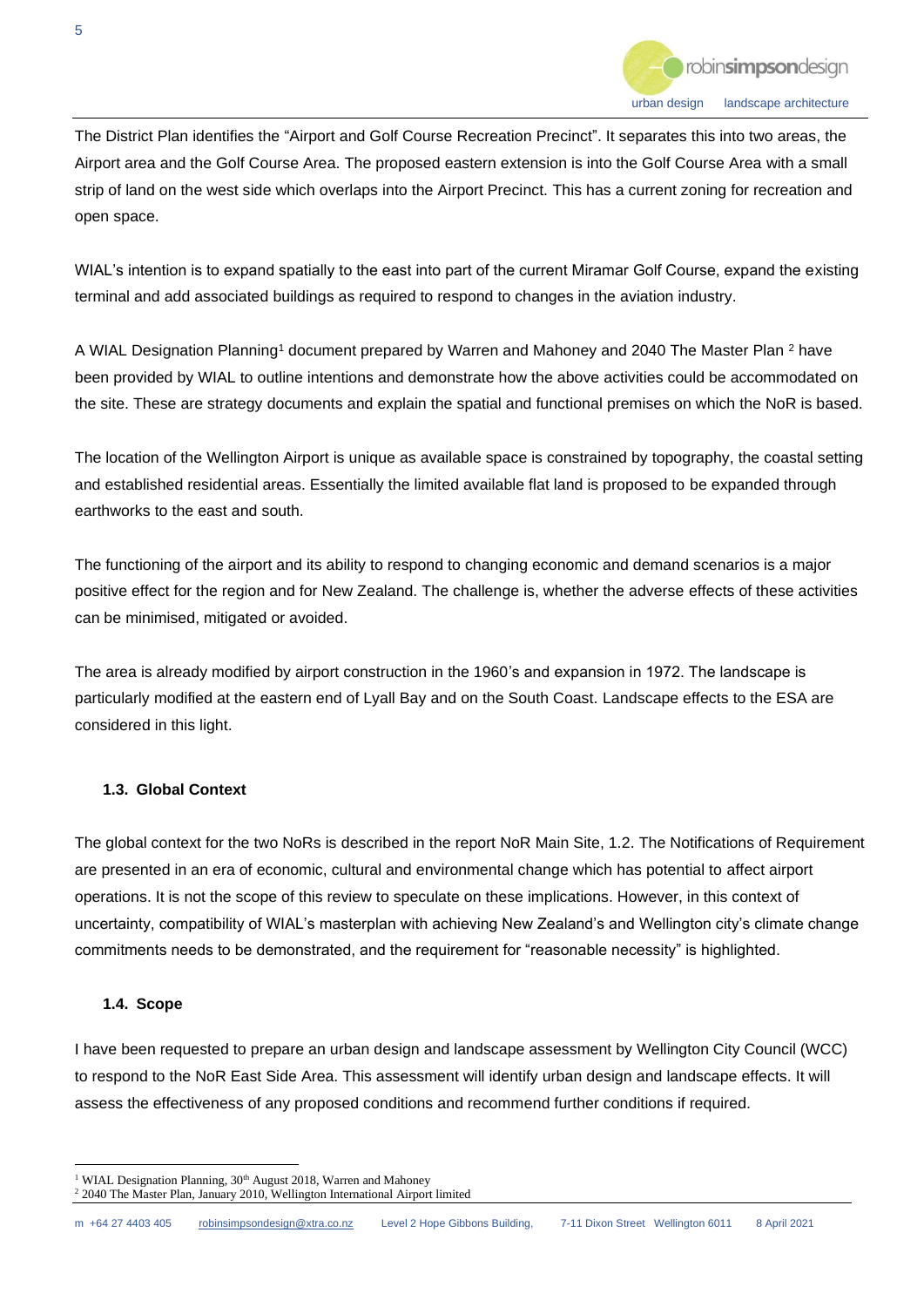

I have also been requested to prepare an urban design and landscape assessment by Council for the NoR Main Area. While each is a separate assessment, the overall context is common and is covered in Part A of the assessment for the Main Area. The two assessments need to be read together to gain a complete picture for the overall proposal by the Airport.

The ESA application is to enable the expansion envisaged by the Wellington 2040 Masterplan. The full area for the Masterplan is covered by the NoR Main Site together with the NoR ESA.

# **2. PLANNING MECHANISM**

## **2.1. Designation Mechanism**

The land was purchased from the Miramar Golf Club in 2019. Unlike the Main Site, consideration of alternative uses of the site is relevant because without the designation, this site could continue to operate as a 19-hole golf course.

The current airport activities operate without this eastern expansion.

## **2.2 Designation Area**

The designation areas overlap as shown in Figure 1 below <sup>3</sup>. The shape follows the ownership boundary and includes a vegetation buffer, relocated Airport access road and airside hardstand.



Figure 1 East Side Area Proposed Designation

<sup>3</sup> WIAL Notices of Requirement and District Plan Airport Precinct boundaries prepared by 4sight Planners April 2021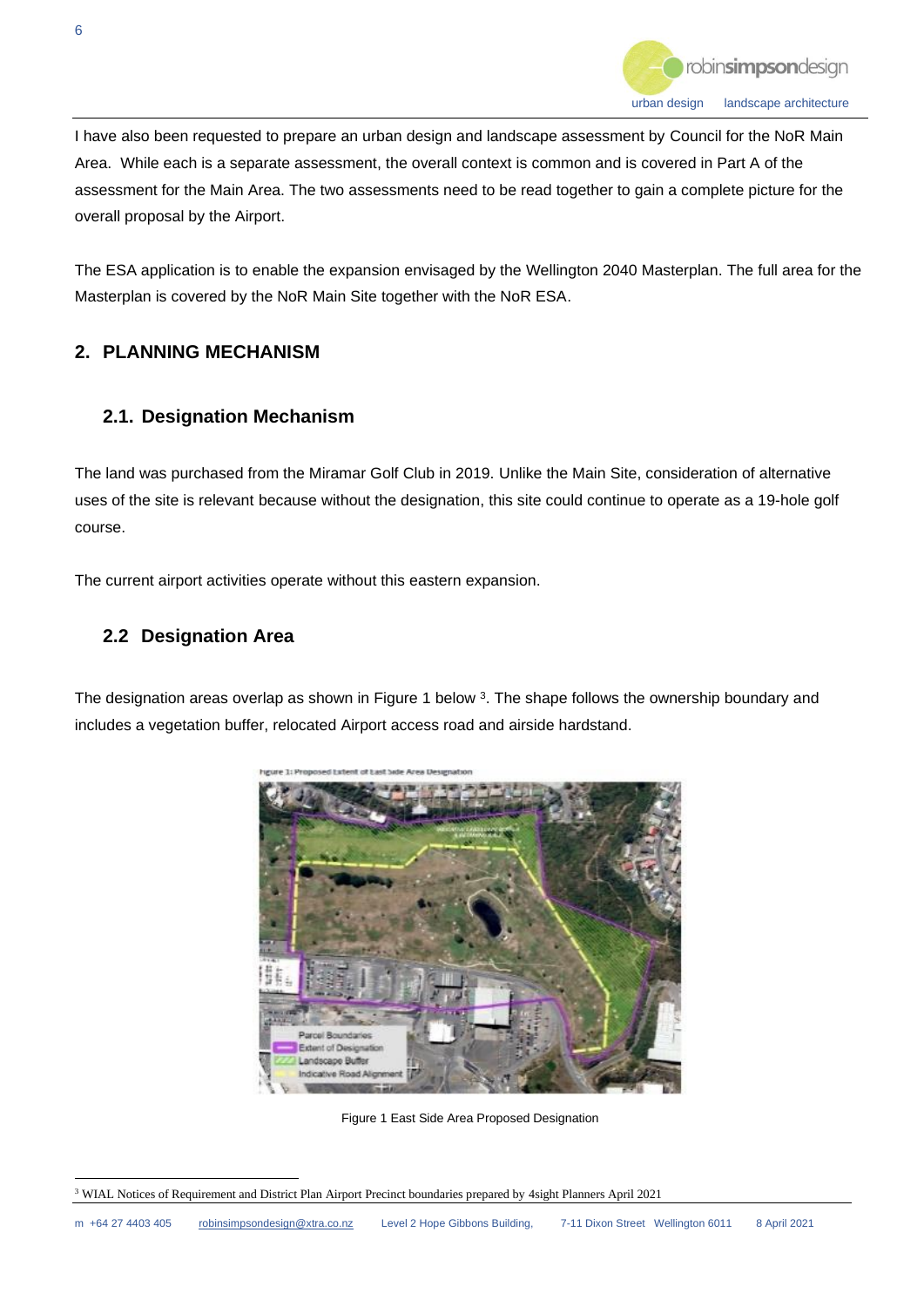Expansion of the ESA designation would extend airport activities such as hardstand for taxiing, into an area currently used as a golf course. This currently serves as a spatial and visual buffer between airport activities and residential development to the east and south east. This is a significant change whose effects are discussed in Part B of my assessment.

I recommend the Main Area and East Side Areas are considered concurrently. This is because proposed activities of hardstand and aircraft operations including taxiing are continuous in both areas. Layout of the Terminal extension and the length of the extension to the south affect the number of earthworks required in the ESA. This is particularly relevant to the dimensions of the proposed cutting into the hillside slope to the southeast.

I consider the activities in both NoRs need to be considered as cumulative. There is an overall effect of the sum of all the airport activities. There is also a cumulative effect of having elements from both east side and the main site in the same view in some areas.



Figure 2 Part Airport Masterplan Source WIAL

# **2.3 Process**

#### **2.3.1 Outline Plan Process**

The designation seeks to allow the listed activities modified by conditions.<sup>4</sup> The list of conditions for the east side differs from that for the main site. Where activities are not covered by this list and specified criteria are not met, an Outline Plan is required to be prepared.

#### **2.3.2 Submissions Process**

<sup>4</sup> Land within the Designated Area may be used for the activities for the operation of Wellington Aiport listed in Part 1 Form 18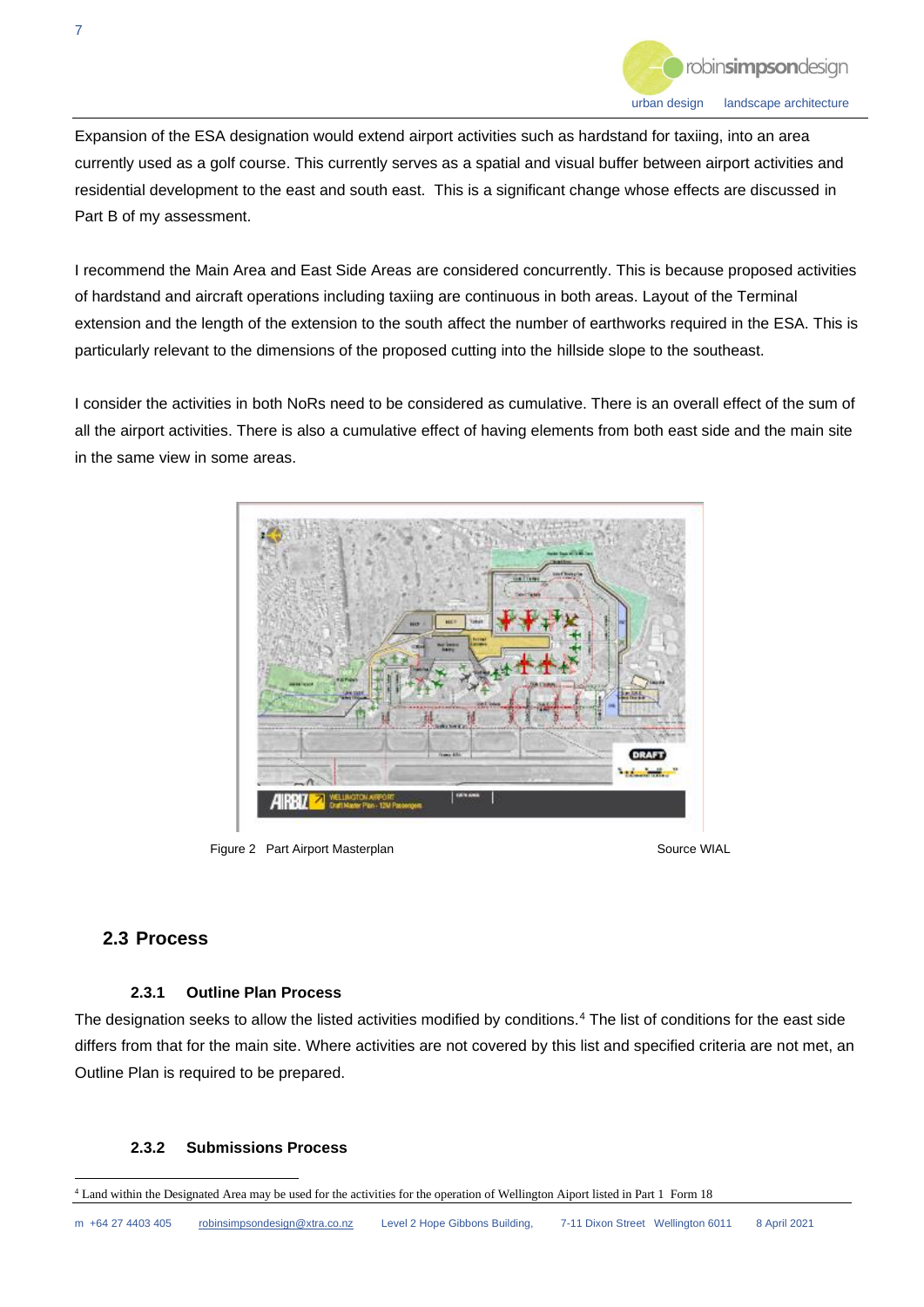

As part of the application process The Notice of Requirements was processed on a notified basis. This attracted significant public interest reflected in the number of submissions. Whilst submissions covered multiple issues, the following were identified as submitting on specific landscape and urban design issues;

| $\overline{1}$ | A Gibson                                           |
|----------------|----------------------------------------------------|
| 23             | G and A Rota                                       |
| 72             | D and B Dahya                                      |
| 92/93          | Lynn Cadenhead (WCC Environmental Reference Group) |
| 107            | GOTB (Guardians of the Bays)                       |
| 118            | Heritage NZ                                        |
| 136            | Jeffrey Weir                                       |
| 242            | Robyn Moriarty                                     |
| 253            | Sarah Free (WCC Councillor)                        |
| 280            | Tim Jones                                          |

In addition particular submissions noted the effects on residential amenity and adjacent communities;

- 20 A Thomas 36 A Koning
- 
- 107 GOTB (Guardians of the Bays)
- 267 Strathmore Park Community Centre Trust

Mention has been made of some of the issues raised throughout this assessment.

# **3. ASSESSMENT REFERENCES**

This assessment uses the same references as the main site. These are;

#### **Best Practice Urban Design**

- The NZ UD Protocol identifies qualities of well-designed urban environments as; Context, Character, Choice, Connections, Creativity, Custodianship and Collaboration.
- Urban qualities assessed are; Context, Urban Structure, Urban Form, Connectivity, Environment, Resilience

#### **The District Plan (WCC)**

• Under a designation the requirements of the District Plan are no longer the mechanism with which to assess environmental effects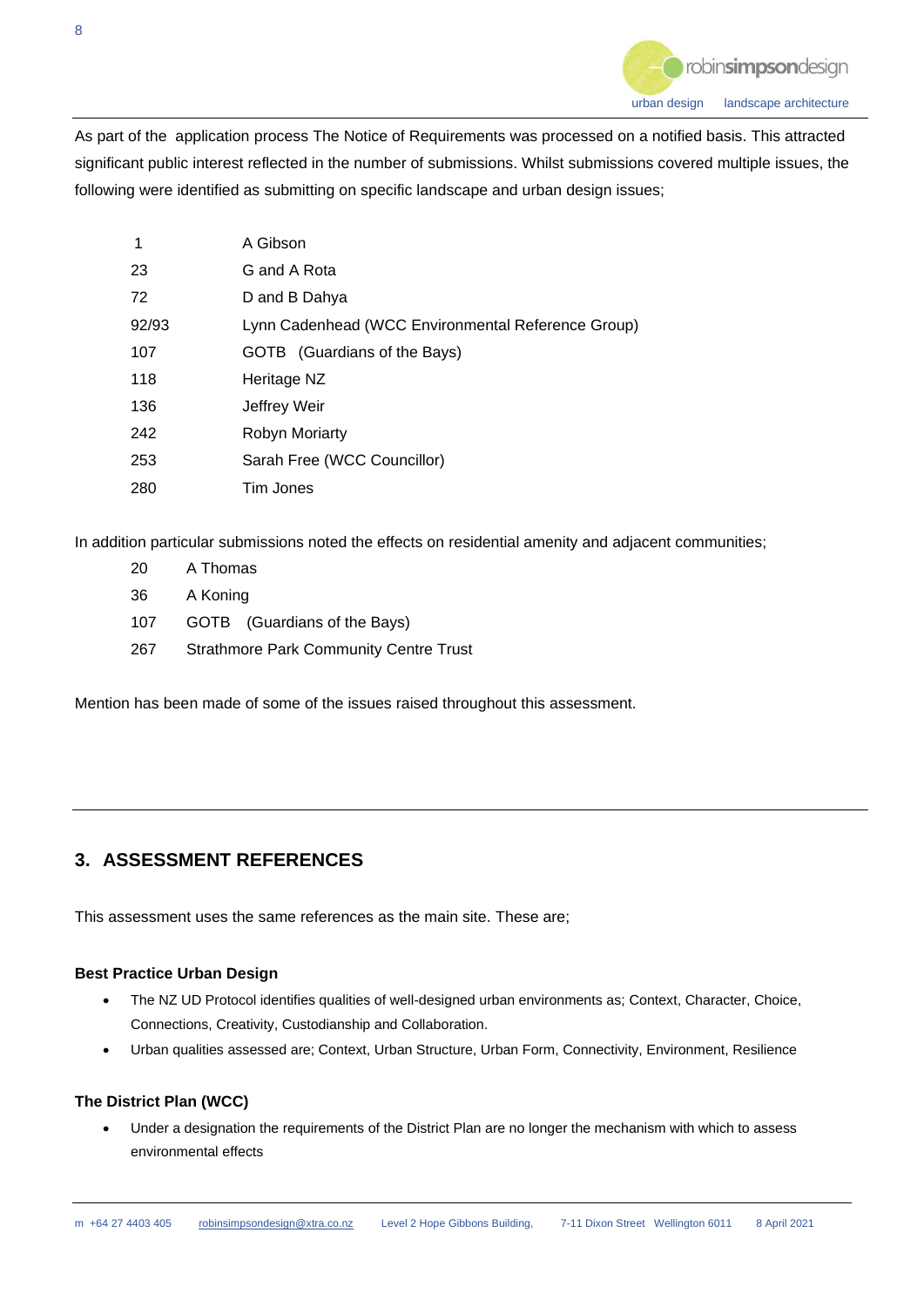- Objectives and Policies of the *WCC District Plan* and *WCC Residential Design Guide* indicate the values and expectations for residential environments. Therefore, these form a "benchmark" from which to discuss urban effects
- WCC Suburban Centres Guide and the Kilbirnie Town Centre Plan indicate values and expectations for nearby activity centres and can usefully be used to assess effects.

#### **The Wellington Regional Policy Statement (RPS)**

- Provides guidance on the airport, regional infrastructure and environment.
- LGWM provides an outline for future transportation planning which the WIAL needs to consider, complement and enable.

#### **NZ Govt Zero Carbon Act 2019**<sup>5</sup>

• Extent of current legislation – excludes aviation and shipping until 2024. Needs to be addressed by then and has the potential to effect aviation practice in NZ.

#### **WCC Te Atakura – First to Zero 2019**<sup>6</sup>

• In June 2019, Wellington City Council adopted Te Atakura – First to Zero, which is a blueprint to manage effects of carbon economy.

#### **NZTA / Aurecon / Kensington Swan, Guidelines for Landscape and Visual Assessment<sup>7</sup>**

• A guideline prepared to explain terms of visual and landscape effects is used to establish magnitude and significance.

<sup>5</sup> Climate Change Response (Zero Carbon) Amendment Act 2019

<sup>6</sup> Te Atakura – First to Zero In June 2019, Wellington City Council adopted Te Atakura – First to Zero, which is a blueprint to make Wellington City a zero carbon capital (net zero emissions) by 2050.

<sup>7</sup> Guideline for Landscape and Visual Effects used in part by NZILA as best practice guideline and provided by WCC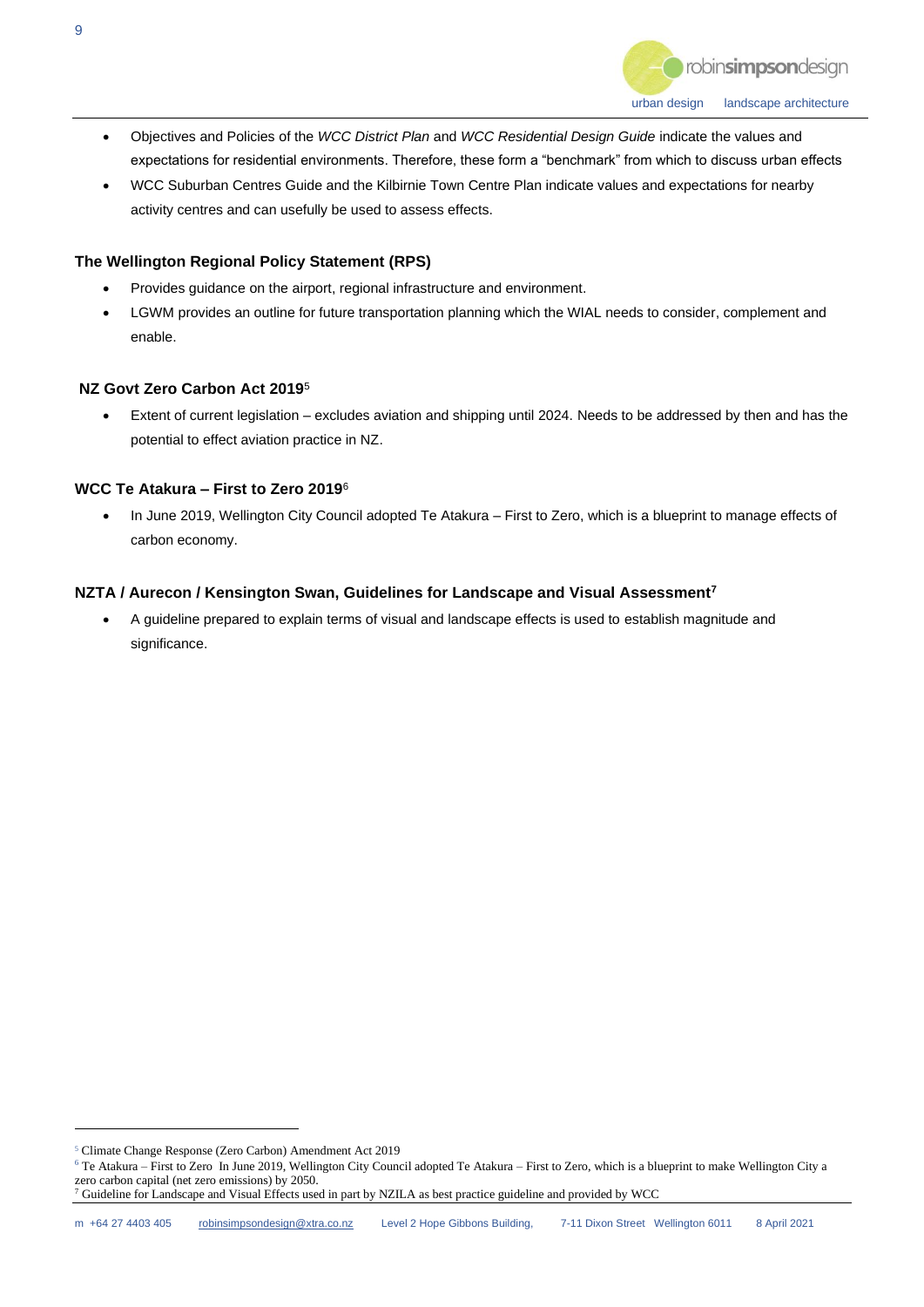



# **Part B**

# **Assessment against Urban Design Principles & Landscape Effects**

*The Updated Wellington 2040 Masterplan* (*2020*) <sup>8</sup> and the background studies *WIAL Designation Planning* (2018) <sup>9</sup>, demonstrate how the activity growth could physically fit on the site and spatially fit in with the landuse and community context. These provide potential layouts, approximate areas for activities and a methodology for managing the bulk, height and arrangement of buildings in the main terminal extension area. These are not fixed proposals but indicate intentions and are used in this assessment to assess urban design and landscape effects.

# **2 URBAN STRUCTURE**

## **4.1 City Structure**

Wellington Airport has been an important part of and influence on the urban form of Wellington. For a full discussion on this, refer to the NoR Main Site Chapter 4. This discussion will focus on issues specific to the ESA.

Lying to the east of the ESA is the suburb of Strathmore Park. Beyond are other outer residential suburbs of Strathmore, Strathmore Heights and Seatoun Heights. The proposed works would not affect the overall city structure. The existing airport activities already share boundaries with residential areas.

# **3 BUILT FORM**

# **5.1 Existing Residential Built Form**

The built fabric of the residential areas which adjoin the proposed boundary at Strathmore Park are a mix of multistorey and 2 storey houses with some streets such as Raukawa Street, smaller and single storey. WCC's Residential Design Guide.

Houses are generally built to accommodate slope and are positioned and oriented to make the most of elevated views. Orientation ranges from northwest to west to southwest and affects the focus of views and outlooks.

The houses are relatively diverse with a mix of eras, some new and of substantial size, some older and modest and some social housing in characteristic 1960's state-built houses. See Figure below.

<sup>9</sup> WIAL Designation Planning prepared by Warren and Mahoney 30 August 2018,

<sup>8</sup> 2040 The Masterplan Plan prepared for Wellington Airport in January 2010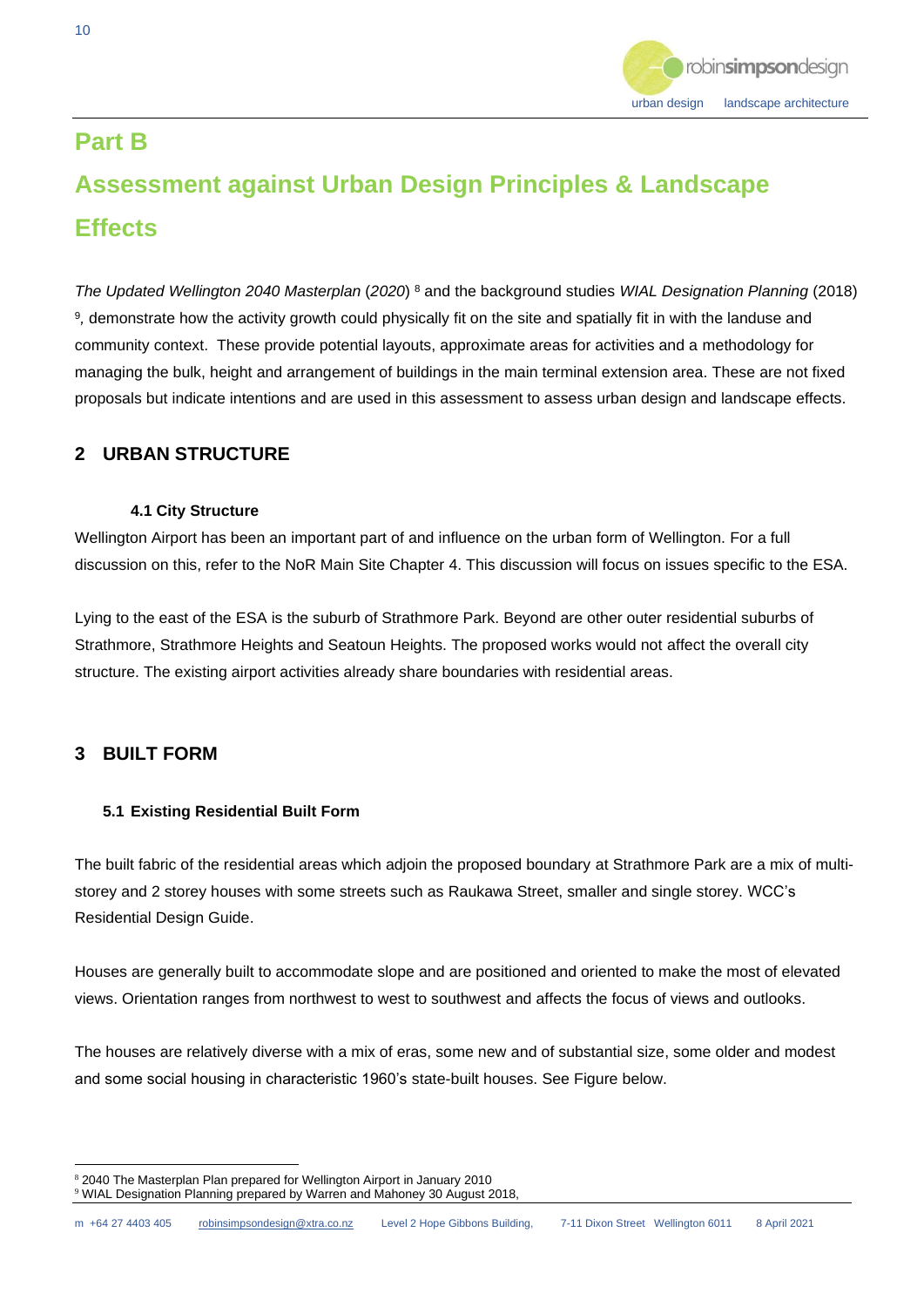



Figure 3 Range of Architectural Character in Strathmore Park. View from Airport Carpark Source AP

#### **5.2 Proposed Airport Buildings**

The proposed terminal extension is included in the Main Site NoR.

#### **5.3 Ancillary Buildings**

The designation has allowance for ancillary buildings. The only one identified for the east side is a General Services (GSE) building to a height of 15m. In plan this is sited against the south east retaining wall, but it is not visible in photomontages.

Although the effect of multiple ancillary buildings is more relevant to the West Side and South Coast Precincts, the potential effects need to be considered as these are allowed in the ESA designation. Conditions in the NoR seek a height limit of 15m.

The proposed conditions require a Design Statement indicating how ancillary buildings will be designed to integrate, an outcome which I support. However, I recommend that any Design Statement for development is prepared in response to a Design Guide for the Airport (which has not been proposed as a condition by WIAL). In concept, a Design Guide could incorporate the Design Statement intentions already expressed by the proposed condition. However, I believe it could also be informed by the background studies prepared by Warren and Mahoney on managing mass and bulk. (See Appendix A)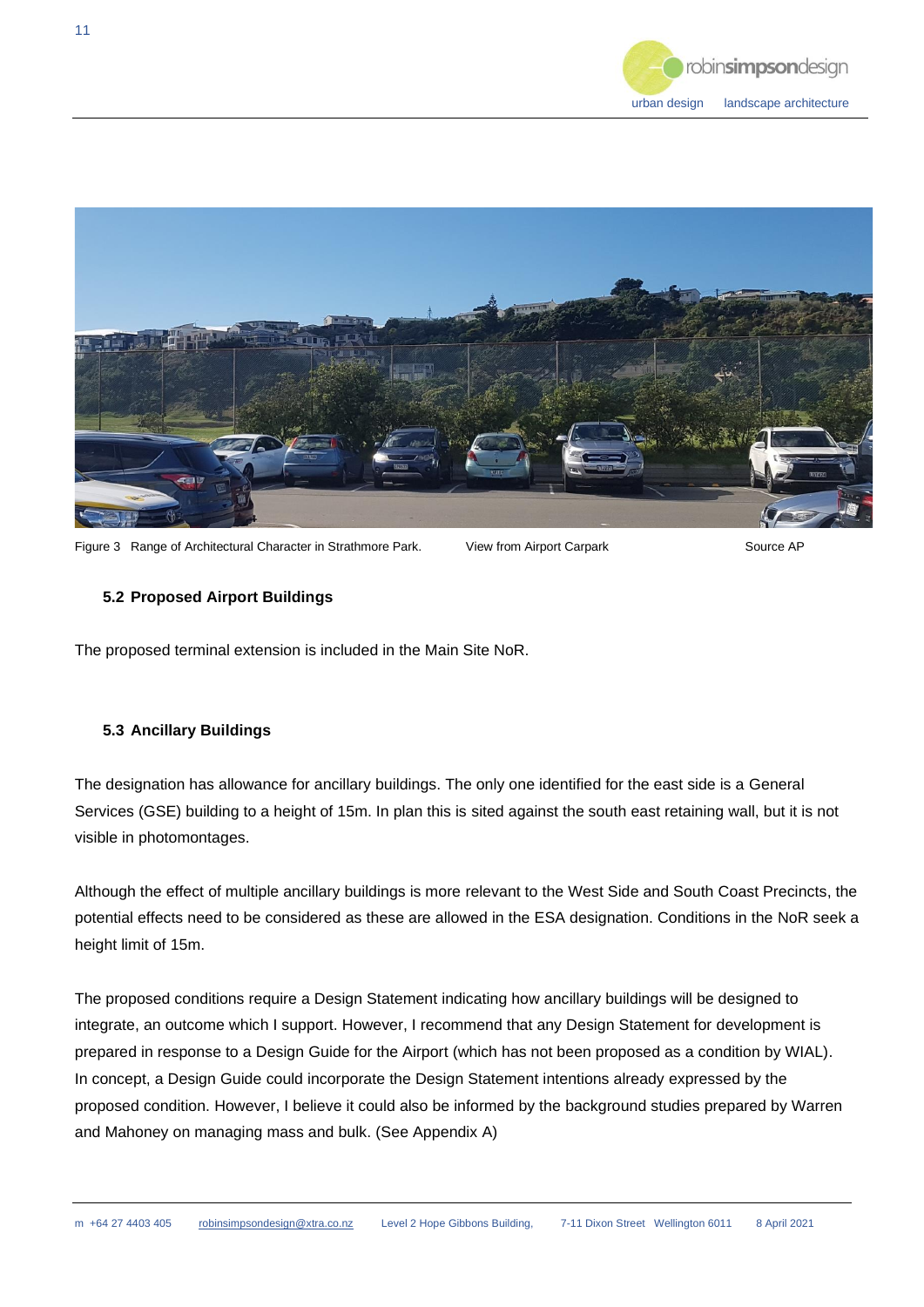

The conditions Table below, Table 1 includes responses to the proposed conditions and additional condition recommendations covering the areas discussed in this section.

| <b>Urban Effect</b>                          | Condition                                                                                                                                                                                                                                                                                                                                                                                                                                                                                                                                           | Comment                                                                                                                                                                                                           | <b>Additional UD Condition</b>                                                                                                                                                                                                                                                                                                          |
|----------------------------------------------|-----------------------------------------------------------------------------------------------------------------------------------------------------------------------------------------------------------------------------------------------------------------------------------------------------------------------------------------------------------------------------------------------------------------------------------------------------------------------------------------------------------------------------------------------------|-------------------------------------------------------------------------------------------------------------------------------------------------------------------------------------------------------------------|-----------------------------------------------------------------------------------------------------------------------------------------------------------------------------------------------------------------------------------------------------------------------------------------------------------------------------------------|
|                                              | 3 a) A maximum building/structure height of 30<br>metres (above existing ground level) in the<br>Terminal Precinct, and 18 metres (above existing<br>ground level) in other Precincts, except that:<br>i. Buildings or structures used for hangars shall not<br>exceed a height of 20 m.<br>ii.<br>Buildings or structures located within 8m of<br>the Golf Course Recreation Area shall not exceed<br>a height limit of 15m. iii. Buildings or structures<br>within 5m of any adjoining Residential zone shall<br>not exceed a height limit of 4m. | 30m height not<br>demonstrated to be required<br>and increases magnitude of<br>visual effects<br>18m height high negative<br>impact at west side area,<br><b>ESA, South Coast Precinct</b><br>and Lyall by Parade | Retain 25m maximum height<br>in terminal area                                                                                                                                                                                                                                                                                           |
|                                              |                                                                                                                                                                                                                                                                                                                                                                                                                                                                                                                                                     | 18m height high negative<br>impact at west side area,<br><b>ESA, South Coast Precinct</b><br>and Lyall by Parade                                                                                                  | Achieve heights allowable<br>under District Plan of 12m<br>outside terminal area and<br>within 20m of boundaries<br>adjacent to residential areas<br>and Lyall Bay and South<br>Coast.                                                                                                                                                  |
| Built Form and<br>Building height            | 3) ii Buildings or structures located within 8 m of the<br>Golf Course Recreation Area shall not exceed a<br>height of 15 m.                                                                                                                                                                                                                                                                                                                                                                                                                        | 15m height to accommodate<br>GSE building enables other<br>buildings of this height                                                                                                                               |                                                                                                                                                                                                                                                                                                                                         |
| <b>Building</b><br>Integration and<br>Design | $3 b$ , c), d), f),                                                                                                                                                                                                                                                                                                                                                                                                                                                                                                                                 | Accepted considerations<br>to consider form, colour and<br>texture, visually break up<br>building mass, include<br>planting where appropriate,<br>integrate lighting are all<br>supported                         | Written design statement<br>needs to be accompanied by<br>drawings or models<br>depicting design.<br>Recommend preparation of<br>a Design Guide including<br>these conditions and<br>incorporating methods of<br>managing mass and bulk<br>through proportions. Include<br>guidelines for both Terminal<br>Area and ancillary buildings |
| <b>Building</b><br>Integration and<br>Design | 3 e), That any signage proposed will be integrated<br>with the building form and surrounding architectural<br>and landscape design;                                                                                                                                                                                                                                                                                                                                                                                                                 | Accept integration of signs.<br>No commercial signs in ESA<br>appropriate given visibility<br>from Residential areas                                                                                              | No commercial signs in ESA                                                                                                                                                                                                                                                                                                              |

Table 1 Response to Conditions - Built Form

# **6 URBAN CHARACTER**

The ESA area is discussed in the Main Site NoR generally, to gain an overall picture of effects. This assessment will discuss effects on character for the east side specifically. Maintaining the residential amenity of the suburb is considered important in the District Plan (4.2.4). The effects on character, visual amenity, noise environment and connectivity have been addressed under separate headings.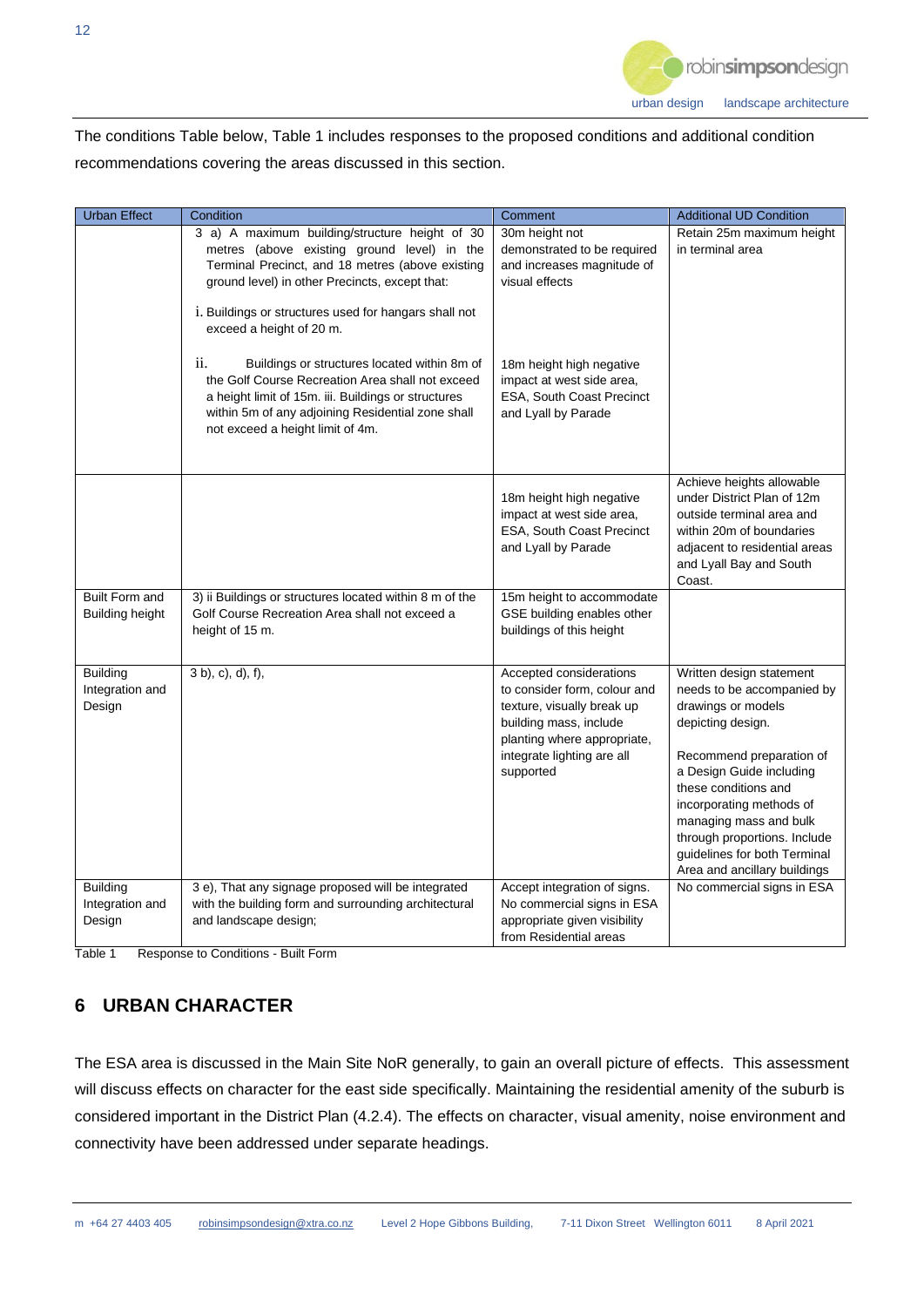#### **6.1 Effects on Character of East Side Area**

#### Existing urban character

This area itself is part of the golf course with tree studded undulating greens. This adjoins the residential area of Strathmore Park on the east and southeast sides. Miramar Golf Course forms a buffer between the presence of airport activities and the residences. A vegetated slope terminates the golf course to the south and forms a ridge which together with the small hill (opposite the entry to the council's wastewater treatment plan), flanks the current Airport Road.

urban design landscape architecture

robinsimpsondesign

The Golf Course is a private recreational and significant open space amenity. The area has generous open space along South coast ridges with historic lookouts and informal walking tracks.

#### Effects on Character

The change from the green undulating landscape and trees of a golf course to industrial hardstand of a taxiway is a major character change. I assess this change as having a moderate to high negative effect particularly to Bunker Way, Raukawa Street and at a higher level Kekerenga Street in Strathmore Park. While the terminal and some hardstand currently exist in their view, this change from a recreational to an industrial landscape with airport activities and a proposed airport road is considered to dominate. I assess this change as high negative impact.

A proposed GSE building up to 15m high introduces a scale and type of building alien to the existing precinct.

Extension of the hardstand and increased area of flat ground are proposed in the Masterplan and enabled by the designation conditions. This creates a cutting up to 30m high and 500m long. What appears to be a natural landform will change to a constructed edge.

| Assessment     | Significant negative effect of change of activities                                       |
|----------------|-------------------------------------------------------------------------------------------|
|                | High negative effect, of permanent landform change to southern hillslope                  |
|                | Moderate negative effect of 15m GSE building as substantially larger than any other       |
|                | (residential) buildings                                                                   |
| Recommendation | Further design inquiry to reduce height of wall, provide a mix of growing and constructed |
|                | elements, provide construction of permanent enduring, low maintenance materials.          |
|                | Demonstration of reasonable need                                                          |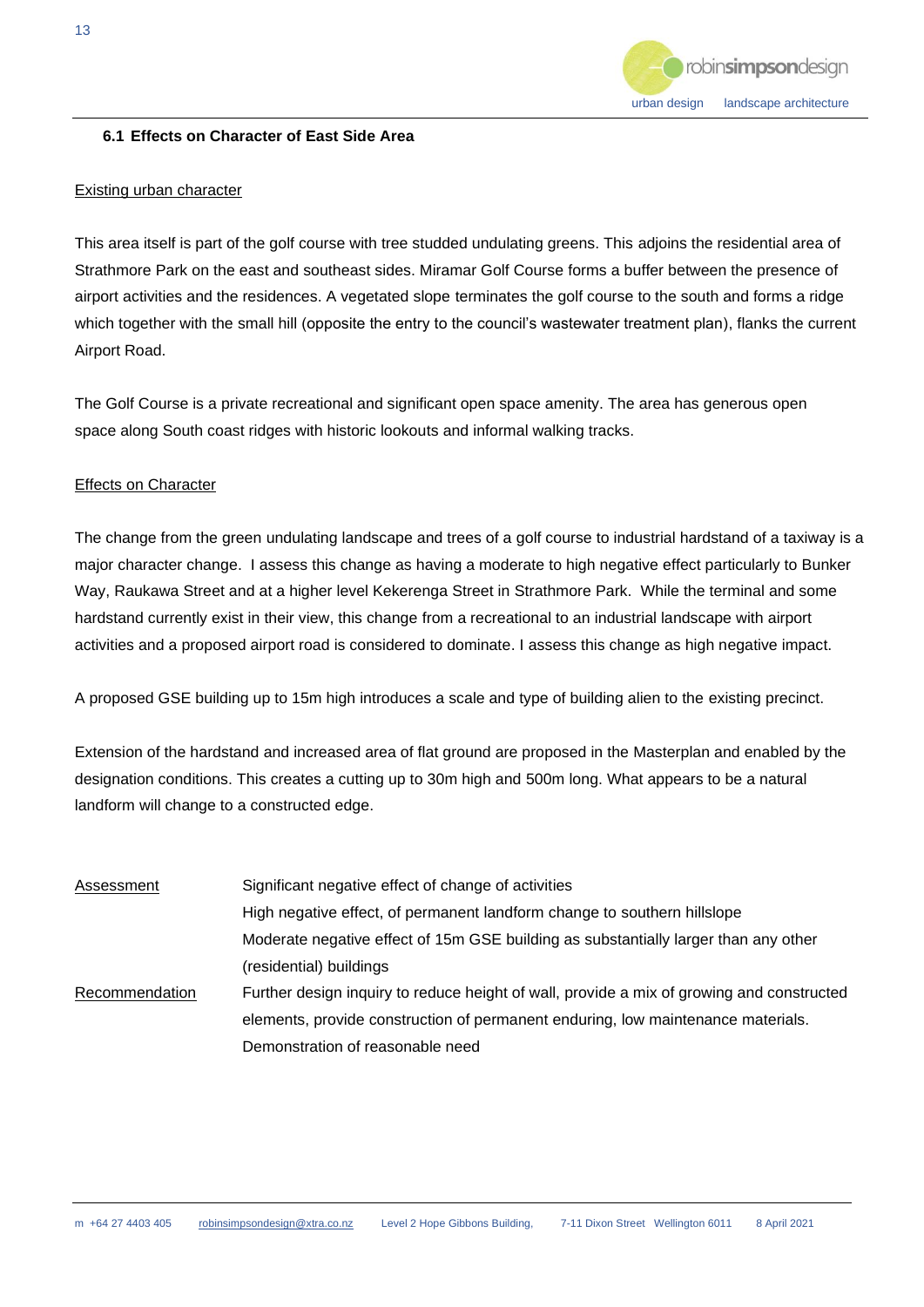# **7 STREETSCAPE**

#### **7.1 Existing Street Patterns**

Broadway links the area to the village of Strathmore to the east and the city to the west. The gateway role of the Broadway/Calabar Road intersection, functions for both the villages and the Airport.

The golf course is accessed from a shared entry off the airport access road and through Bunker Way. It is a parklike space with no streets. It is separated from the airport by the existing airport access road. Residential streets of Strathmore Park follow the topography.

#### **7.2 Airport Road**

The Masterplan proposes a new Airport Road further to the east and Strathmore Park. Continued Public access is anticipated by Council. It is an opportunity for a well-designed roadway with good pedestrian and cycle facilities. The relocated road is closer to the residences in Strathmore Park particularly Bunker Way, Raukawa Street and Kekerenga Drive. This will bring the effects of traffic noise, light and movement, but can be designed to be an attractive roadway.

| Assessment     | Effects of traffic noise and movement diminish residential amenity               |  |  |
|----------------|----------------------------------------------------------------------------------|--|--|
|                | Light spill from streetlights can be mitigated to minor level                    |  |  |
| Recommendation | Design road with good pedestrian and cycle facilities                            |  |  |
|                | Mitigate visual effects of road with tree planting to east side to screen lights |  |  |
|                | Support existing condition to Avoid glare and minimise light spill               |  |  |
|                | Add condition to limit height of any streetlights to 8m                          |  |  |
|                | Add condition to demonstrate consideration of visual effect of airside wall      |  |  |

# **8 CONNECTIVITY**

#### **8.1 Transport**

Transport systems are unchanged by the proposal although any consequent congestion will affect road users. Public transport occurs with a bus route along Broadway.

Design for Calabar Road and Broadway Gateway needs to address LGWM and proposed mass transit – which has a potential benefit to the surrounding residents.

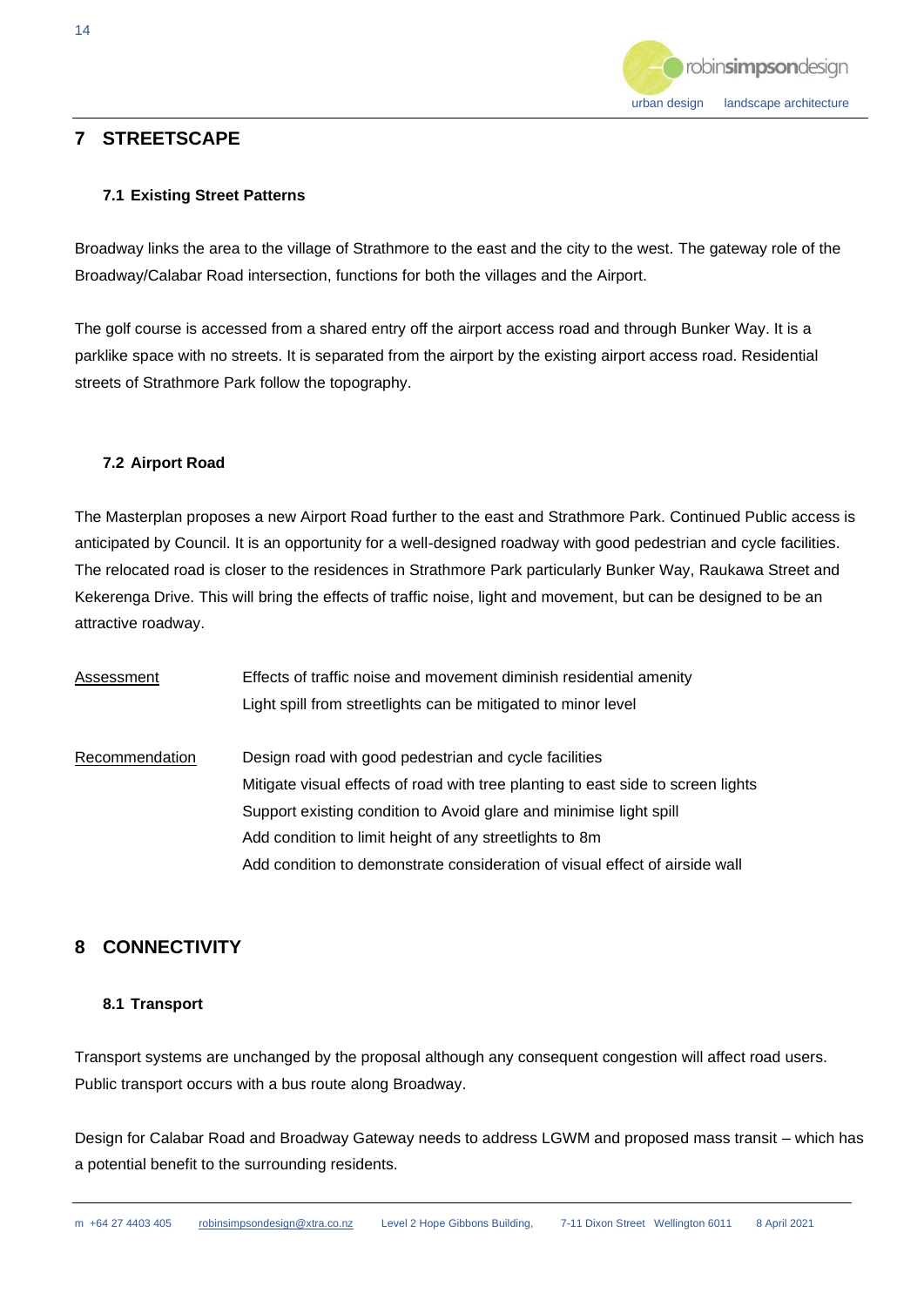#### **8.2 Walking and Cycling**

Informal walkways occur along the hillslopes to the south east. Connected walkways and a viewing platform across the hillside to the east is a positive contribution. Cycle and footpath Amenity to Council standards is anticipated to be associated with any new Airport Road.

| <b>Urban Effect</b>        | <b>Condition or Criteria</b> | Comment                     | <b>Additional UD Condition</b>   |
|----------------------------|------------------------------|-----------------------------|----------------------------------|
| <b>Transport amenities</b> |                              | Support proposed mitigation |                                  |
|                            |                              | of addition of walkways &   |                                  |
|                            |                              | viewing platforms in        |                                  |
|                            |                              | excavated hillslope in ESA  |                                  |
|                            |                              |                             | Add condition for walk and cycle |
|                            |                              |                             | amenity to new airport road      |
|                            |                              | Need to liaise with LGWM    |                                  |
|                            |                              |                             |                                  |
|                            |                              | Integrated design for       |                                  |
|                            |                              | Calabar/Broadway gateway    |                                  |

Table 2 Response to Conditions – Walking and Cycling

# **9 COMMUNITY**

The main issue in the east is loss of residential amenity for the community particularly those immediately adjacent; Bunker Way, Raukawa Street and Kekerenga Street. This is due to airport activities moving closer to residences, loss of the buffer provided by the golf course and visible change to landscape character.

A general review of submissions indicated multiple submissions made reference to the effect on the local community of Strathmore Park, including increased noise and unattractive views in opposition to the proposal.

#### **9.1 Adjacent Communities**

#### Existing urban character

This is an area of mixed community with areas of social housing, some older established community and newer residents with apparent significant investment in new houses close to the golf course. Strathmore and a prestigious private school, Scots College is on the west side of Strathmore park.

#### **Effects on Character**

The residential areas in close proximity, or immediately adjacent to the airport, are the most sensitive to environmental effects.

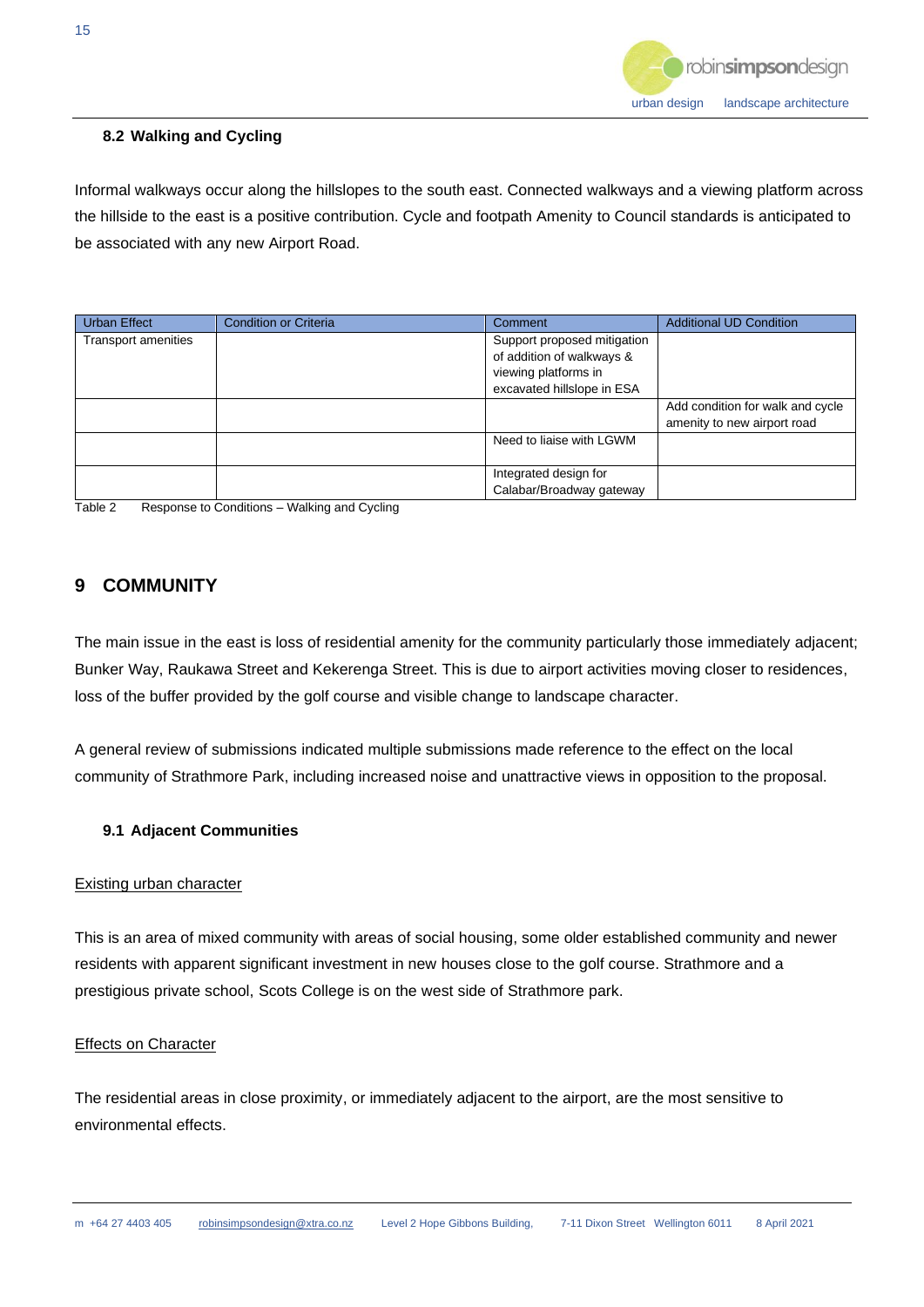The negative effects will mostly be regarding noise from increased aircraft movements (see assessments by others) and the source of noise being much closer to the community. Effects of noise are indicated in WIAL's Noise Assessment (Marshall Day) to increase over time. Effects of mitigation are likely to be limited.

Other Effects are considered to result from proposed change from golf course to hardstand, change of activity from passive recreation to taxiing aircraft and the loss of residential amenity. Diminishing quality of residential amenity through increased noise and light has a negative effect on the resilience of the community,

#### Assessment

- High significant negative Effects of aircraft noise and movement
- Moderate negative Effects of increased light
- Change of character from recreational to industrial hardstand

#### Recommendations

- Mitigate effect of noise
- Mitigate effect of lighting
- Curb intensification of further residential development within ANB without special building requirements
- Expand "Quieter Homes" program to houses affected by increase noise

Noise effects are assessed by others and mentioned here in the effect on residential amenity. Expansion to the east side increases noise effect on Strathmore Park's western most streets, significantly. Any increase in hours of operation, including through exclusions of holidays from the conditions, will increase the negative effect on residential amenity.

#### **9.2 Recreation Areas**

The proposal directly affects the recreational amenity of the Miramar Golf Course. This currently operates as an 18-hole course, but advice has been given that it can continue operating as a 9-hole course. The golf course environment is already subject to the effects of aircraft noise and views of the airport as direct neighbours.

An airside wall is proposed as part of the works. The wall and airport access road will form part of the golf course edge so its design, character and integration in the landscape will determine the quality of this edge. This has potential to be a positive and attractive edge.

#### Assessment

- o Significant change to private facility that has public benefit
- o Low/moderate

**Recommendation** 

o Consider design of airside wall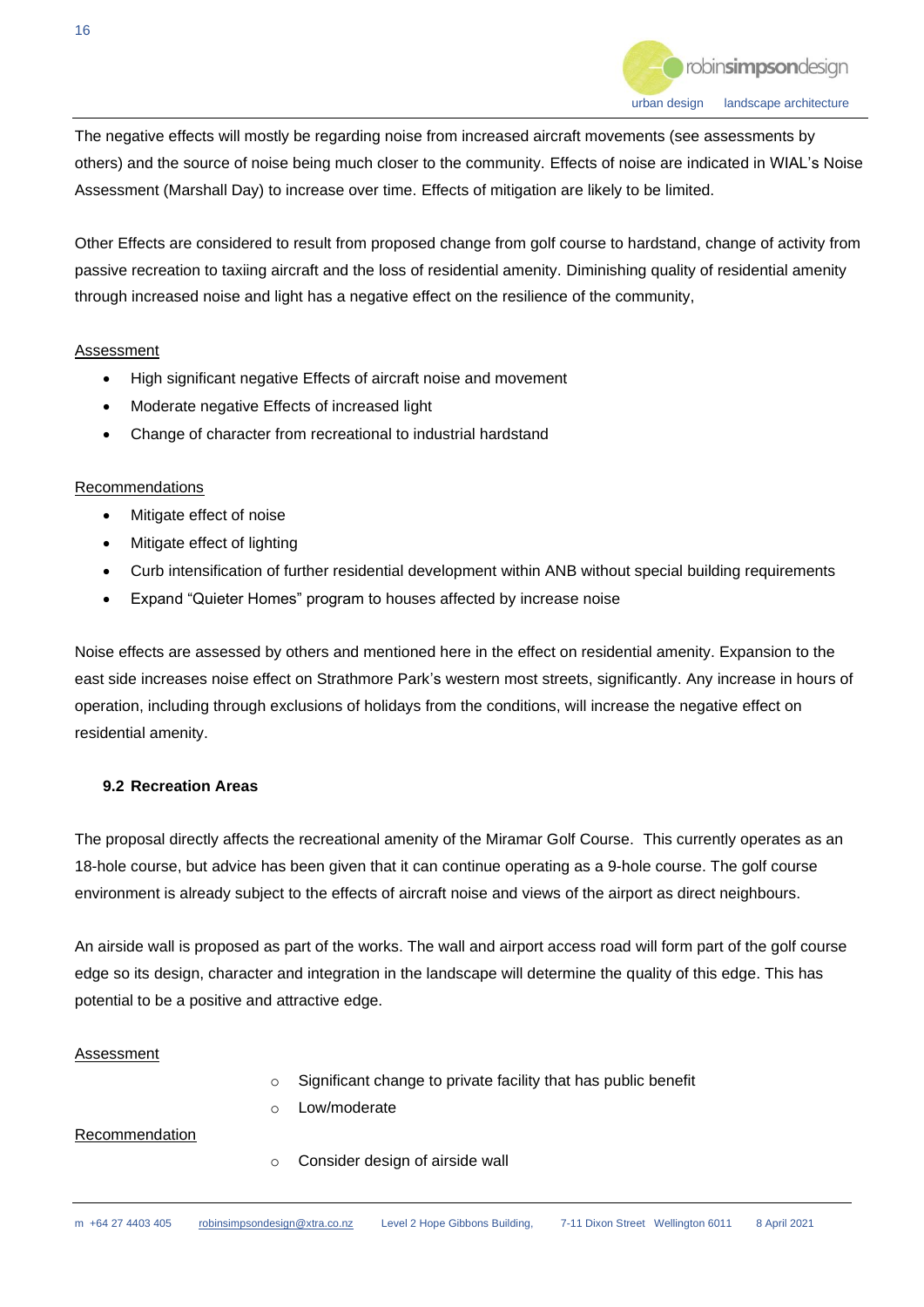# **10 REGIONAL POLICY STATEMENT**

The Assessment against urban Design Principles is based on a broad interpretation of the areas raised in the NZ Urban Design Protocol of principles which make up good urban design and communities. *The Regional Policy Statement* in *Policy 53: Achieving the region's urban design principles – consideration* also refers to the seven design qualities described in the New Zealand Urban Design Protocol and notes that particular regard should be given to these in consideration of Notices of Requirement and selected other applications.

# **10.1 RPS Urban Design Principles**

| <b>UD Principal</b> | <b>Topics of Particular Relevance</b>       | General Assessment against RPS                              |
|---------------------|---------------------------------------------|-------------------------------------------------------------|
| Context             | Planning in time of change                  | Further information needed                                  |
|                     | Regional Infrastructure                     | Positive contribution                                       |
|                     | Constrained flat land                       | East side and Earthworks significant negative effect        |
|                     | Adjacent communities                        | Negative Effect ESA on Strathmore Park                      |
| Character           | Industrial character of Airport             | Neutral, negative effect ESA                                |
|                     | <b>Building Quality</b>                     | Positive Terminal Expansion, Design Guide Required,         |
|                     |                                             | Neutral ancillary buildings                                 |
|                     | Scale                                       | Neutral Terminal Expansion                                  |
|                     |                                             | Negative ancillary buildings                                |
|                     | Signage                                     | Negative effect large, moving, commercial signs             |
| Choice              | Residential amenity to adjacent communities | Significant negative effect Strathmore Park and eastern     |
|                     |                                             | suburbs                                                     |
|                     | Coordinating LGWM for transport choices     | Further information needed. Opportunity for positive effect |
|                     | Expansion providing employment choices      | Moderative Positive effect                                  |
| Connections         | Regional Infrastructure                     | Positive effect. Coordination LGWM needed                   |
|                     | Integrated Transport Strategy               | Coordination LGWM needed                                    |
|                     | Airport Road                                | Moderate negative effect on east. Potential for positive    |
|                     | Walking and Cycling Facilities              | Moderate Positive effect on east.                           |
| Creativity          | <b>Built Form</b>                           | Ancillary buildings negative but can be mitigated           |
|                     |                                             | Design Guide Required                                       |
|                     | <b>Expanded Terminal Building</b>           | Positive Terminal Expansion, Design Guide Required          |
|                     | Gateway Design                              | Opportunity for coordinate design positive effect           |
|                     | Quality streetscape design                  | Opportunity for positive effect                             |
|                     | Airside wall design                         | Opportunity for positive effect                             |
| Custodianship       | Earthworks                                  | Significant negative ESA 500m long retaining, cutting       |
|                     | Natural landform                            | Significant negative ESA cutting into SE hillside           |
|                     | Stormwater management                       | Moderate negative effect capable of being mitigated         |
|                     | Resilience                                  | Neutral                                                     |
| Collaboration       | Gateways Rongotai, & Broadway/Calabar Road  | Opportunity for positive effect with multiple parties       |
|                     | Residential Adjacent edges                  | Negative effect Strathmore Park                             |
|                     | <b>Transport Systems</b>                    | Further information needed. Opportunity for positive effect |
|                     |                                             | with multiple stakeholders                                  |

The assessments are discussed more fully under headings in this report, and can be summarised as below;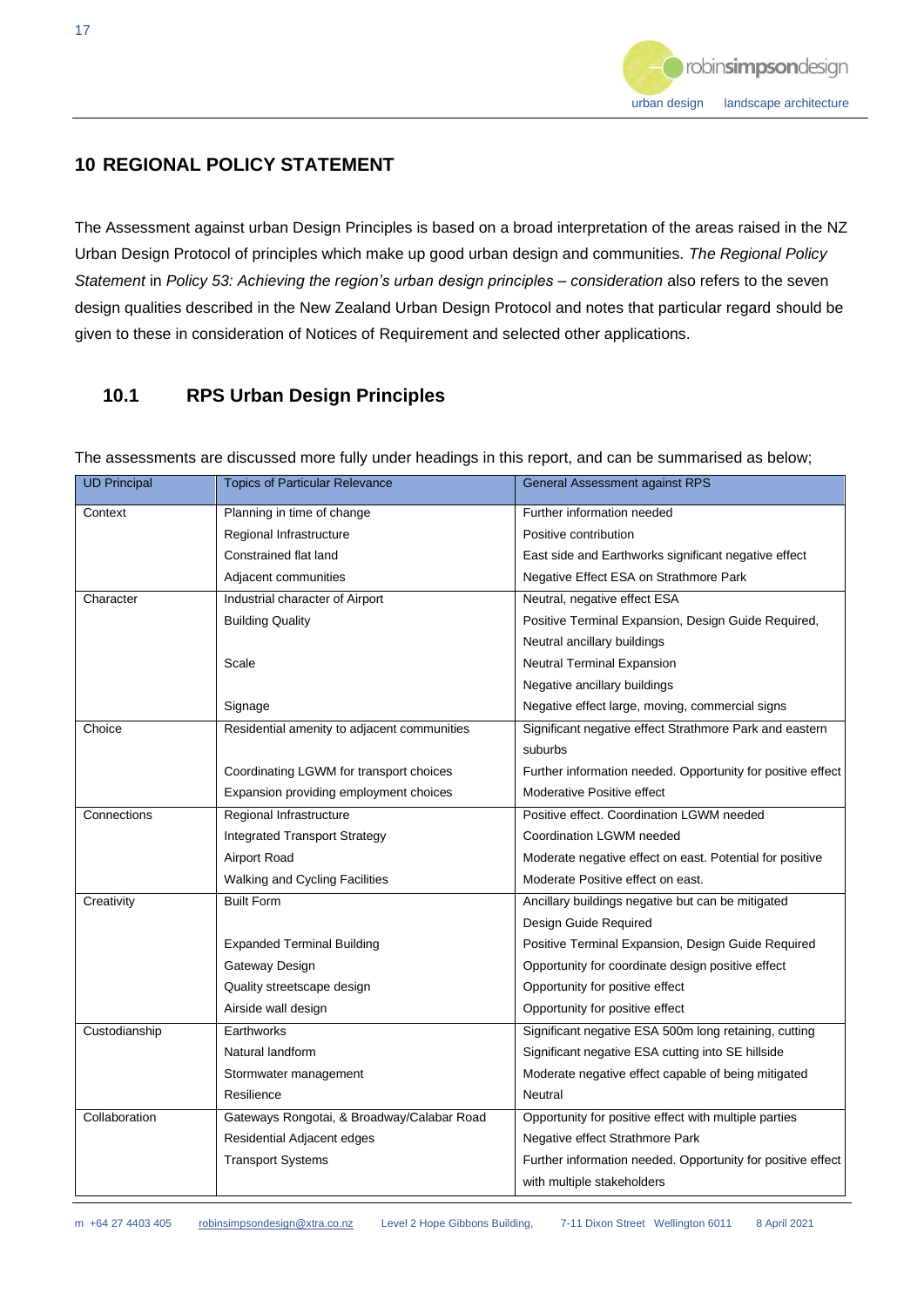

Table 3 Assessments against Regional Urban Design Principles

# **11 VISUAL EFFECTS**

#### **11.1 Visual simulations**

Boffa Miskell visual simulations<sup>10</sup> <sup>11</sup> provide material with which to assess the visual impact. The series of photomontages does not separate the Main Site and ESA applications, depicting both proposals together. These are also referred to in the *Landscape and Visual Assessment* appended to the NoR<sup>12</sup>. The Viewpoints are depicted on Figure 6 Viewport Location Map *(December 2019)<sup>13</sup>* and Figure 1 Viewport Location Map *Additional material (October 2020).* (See Appendices 2, 3). Approximate distances from the elements under discussion are read from these figures. These are approximate only and included for information.

**11.2 Views**

#### **11.2.1 Distant Views**

#### From East

Distant views from the east such as from Seatoun Heights diminish the visibility of the east extension due to distance. The retaining wall and any visible hardstand is seen as a small element within an overall view of the extended terminal building.

| Viewpoint 4 | VS N4A View from Wilberforce St, Seatoun Heights | c.1500m |
|-------------|--------------------------------------------------|---------|
|-------------|--------------------------------------------------|---------|

#### From West

The range of Hills to the west forms the edge of the visual catchment. Residences from Melrose, Hataitai and Roseneath look east to the Airport. As with distant views from the east, the distance makes the elements of the retaining wall and any hardstand small and of similar character to the terminal expansion appearing part of an already modified environment.

Viewpoint 6 *VS 6A View from Hornsey Rd, Melrose* c.2000m

#### Assessment

o Low -moderate, neutral effect of ESA retaining wall when viewed from a distance; because increases area of industrial view, but this is small proportion of overall view and key elements of the view remain, effect is obscured partly by terminal from west

<sup>10</sup> *Wellington International Airport: Visual Effects of Designation Outcomes*, prepared by Frank Boffa in Association with Boffa Miskell Ltd, Dec 2019 <sup>11</sup> *Wellington International Airport: Additional Material: Visual Effects of Designation Outcomes for Wellington International Airport*, Boffa Miskell Oct 2020

<sup>&</sup>lt;sup>12</sup> Landscape and Visual Assessment prepared by Frank Boffa Appendix F NoR

<sup>13</sup> See *Additional Material* above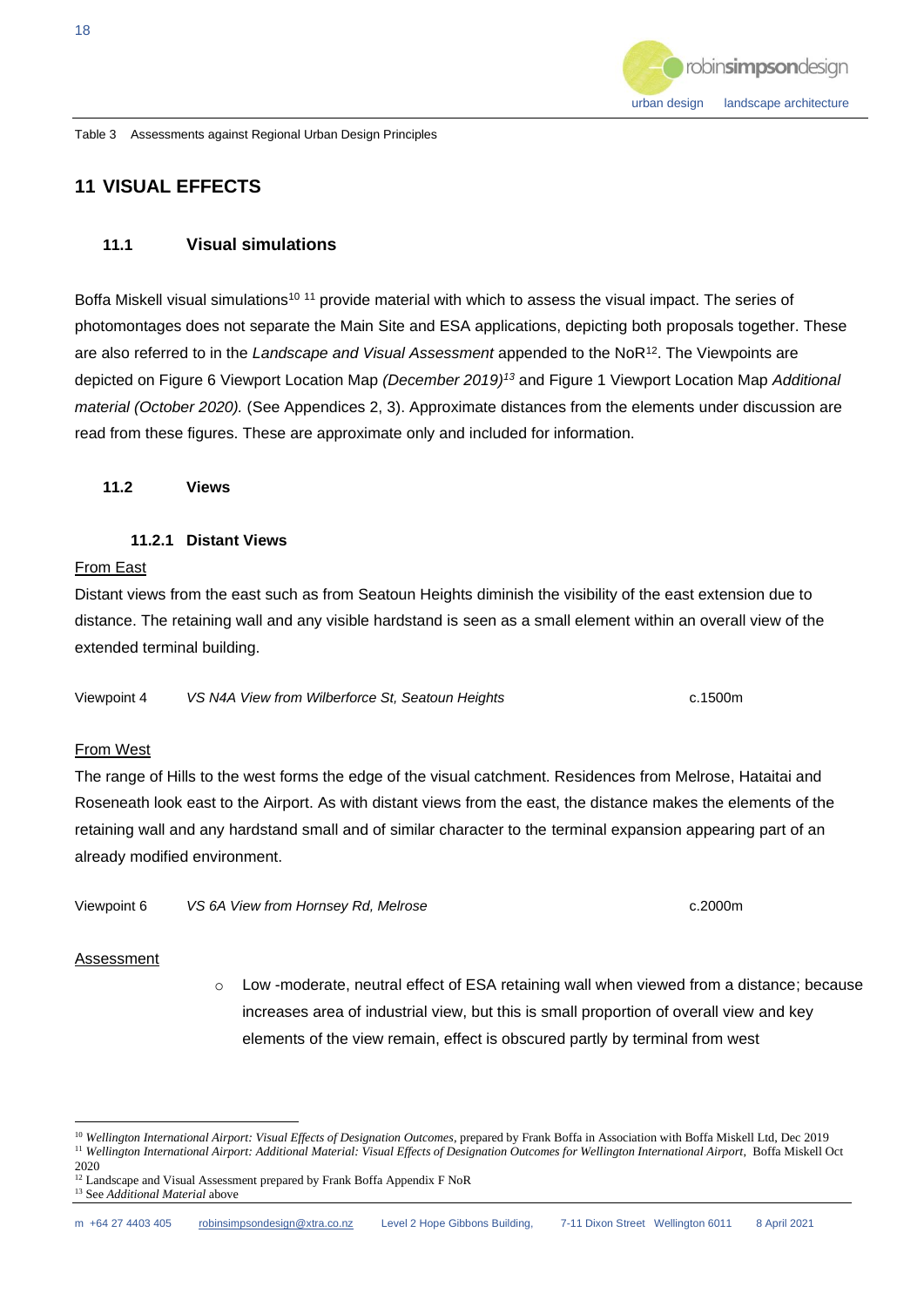

- o Low, neutral effect of surface change to hardstand as this is hardly visible depending on elevation and angle
- o More information on ground levels, height of retaining wall, and height of 15m GSE building needed on montage to assess accurately

#### **11.2.2 Midrange Views**

Views from middle distance can be seen by evaluating VS N5-A (a distant view) and VS N10A (a closer view) from Lyall Bay Beach. Site visits indicate similar effect from elevated sites near Wexford Road. The retaining wall is visible in Midrange views from west and northwest as a small element due to distance though larger than in distant views. The hardstand surface appears represented as sloping up, which needs to be confirmed. It is difficult to assess until levels depicted on montage confirmed.

The graphic depiction of the retaining wall shows the Boffa Miskell suggested mitigation of coloured screens similar to those used on the airport parking building. I consider this "graphic "<sup>14</sup> approach to have been very effective for integrating this particular building into its environment. However, for the proposed wall, the "graphic" nature of the way the photomontages are constructed may make it appear more integrated than is possible to achieve. Further information required.

Viewpoint 5 *VS N5-A: View from Maranui Surf Club, Lyall Bay* c.1500m

#### Assessment

- $\circ$  Moderate, negative effect because; replaces, vegetation and natural landform with an industrial view, but this is minor proportion of the overall view, effect is obscured partly by terminal from west. Further information required on ancillary buildings
- o Low effect of hardstand- because; replaces grass and trees recreational landscape to industrial, but hardly visible. This may vary with elevation.
- $\circ$  Some cumulative effect when considered with main site change as seen together these increase the expanse of a continuous, modified environment

#### **11.2.3 Close Range Views**

There will be some residents on the hillslopes of Strathmore Park who would see a significant visual change from parklike recreational character to the industrial character of hardstand with aircraft movements.

The close range and midrange views from some residences on the hillslopes of Strathmore Park in Bunker Way and Raukawa Street, would see a significant visual change from the green golf course to industrial hardstand of taxiway. While the terminal and some hardstand currently exist in their view, this visual change to an industrial landscape is considered to dominate the view rather than be included within in it. I assess this change as high negative impact.

<sup>&</sup>lt;sup>14</sup> The term "graphic" is used as an architectural description (to be referenced)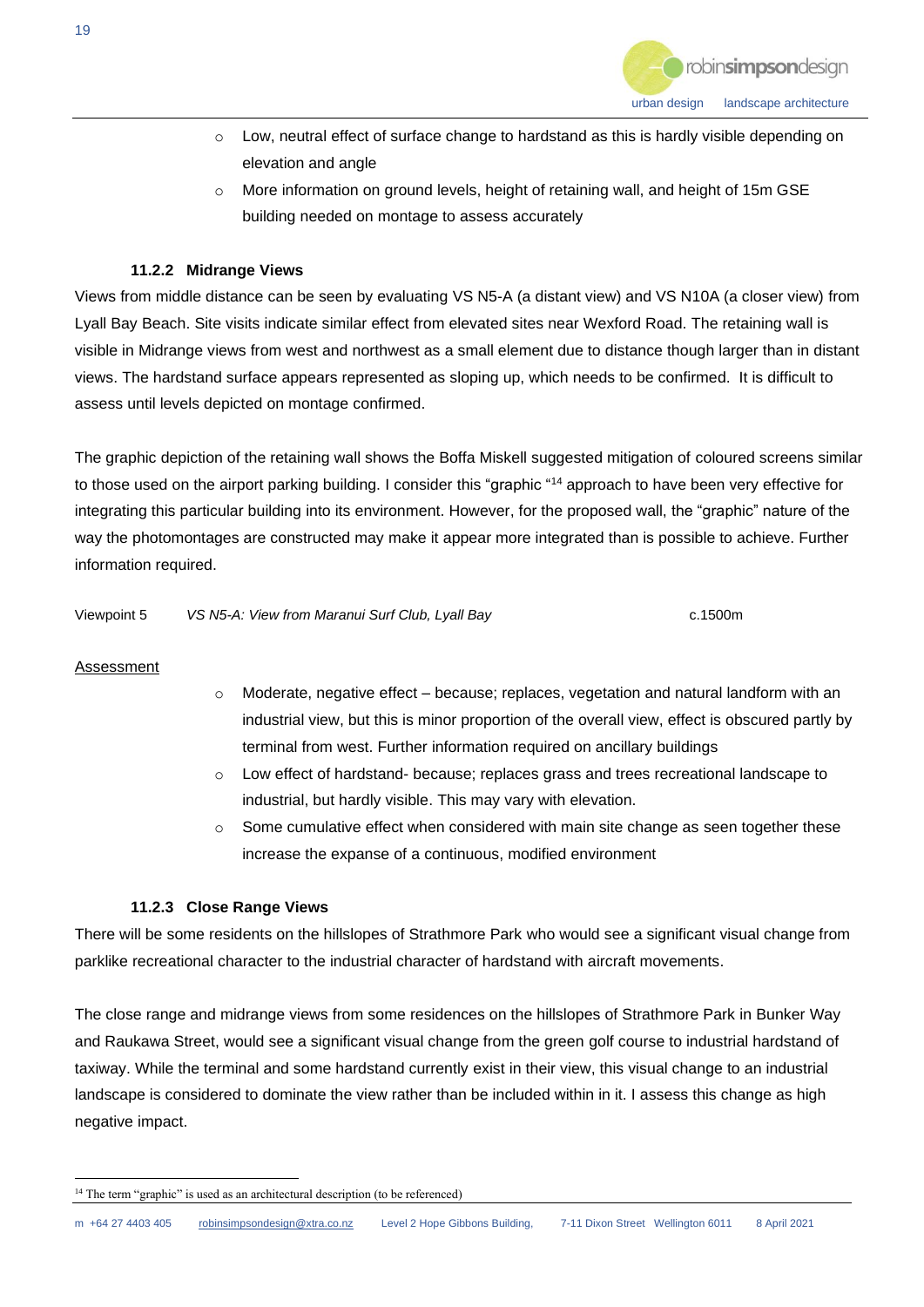The proposed retaining wall needs particular consideration due to the permanence and magnitude of the negative effects. The wall is not visible from Kekerenga St as it sits at the top of the hill proposed to be retained and the angle of the views are to the north and northwest. It is highly visible from Raukawa Street and Bunker Way looking south.

#### *Refer to photomontages<sup>15</sup>*

#### Viewpoint 1

|             | VS 1-2A: View looking northeast from Walkway, Kekerenga St - Panorama (Existing & Proposed Views)     | c 700m      |
|-------------|-------------------------------------------------------------------------------------------------------|-------------|
| Viewpoint 2 | VS 2-1A: View looking south from 17 Bunker Way, Strathmore (Existing & Proposed Views)                | within 500m |
|             |                                                                                                       |             |
| Viewpoint 7 | VS 7A View looking south from 17 Bunker Way - Level 2 Deck (Existing and Proposed Views) within 500m  |             |
|             | VS 7B: View looking north from 17 Bunker Way - Level 2 Deck (Existing and Proposed Views) within 500m |             |
| Viewpoint 8 | VS 8A: View looking south from 50c Raukawa St - Deck (Existing and Proposed Views)                    | c.500m      |
|             | VS 8B: View looking north from 50c Raukawa St - Deck (Existing and Proposed Views)                    | c.500m      |

#### **Assessment**

- o High Very High, negative effect of hardstand surface because; high magnitude of permanent change from grass and trees recreational landscape to industrial surfaces with aircraft activity, close distance and loss of visual buffer of golf course which becomes the foreground
- o Moderate High, negative effect of retaining wall because; high magnitude of permanent change from apparent natural to constructed elements
- o Further information needed on 15m high GSE building
- o Moderate High, negative effect of airport access road although variably obscured by vegetation
- $\circ$  Cumulative effect relevant main terminal extension is amplified as loss of parklike foreground brings overall airport character into immediate foreground.

#### Recommendation

- o Staging to reduce risk of high negative impact being unnecessary
- $\circ$  Supply further information to demonstrate feasibility of mitigation approach to wall and realistic levels of hardstand
- o Supply further information on proposed 15m GSE building
- o Retaining wall needs further mitigation to integrate into landscape and reduce magnitude of effect. I consider reduction of proposed size by reconsidering site planning of terminal expansion to reduce height of cutting and length required
- o Integrate more plant material/planting terraces in retaining wall approach to mitigation

<sup>20</sup>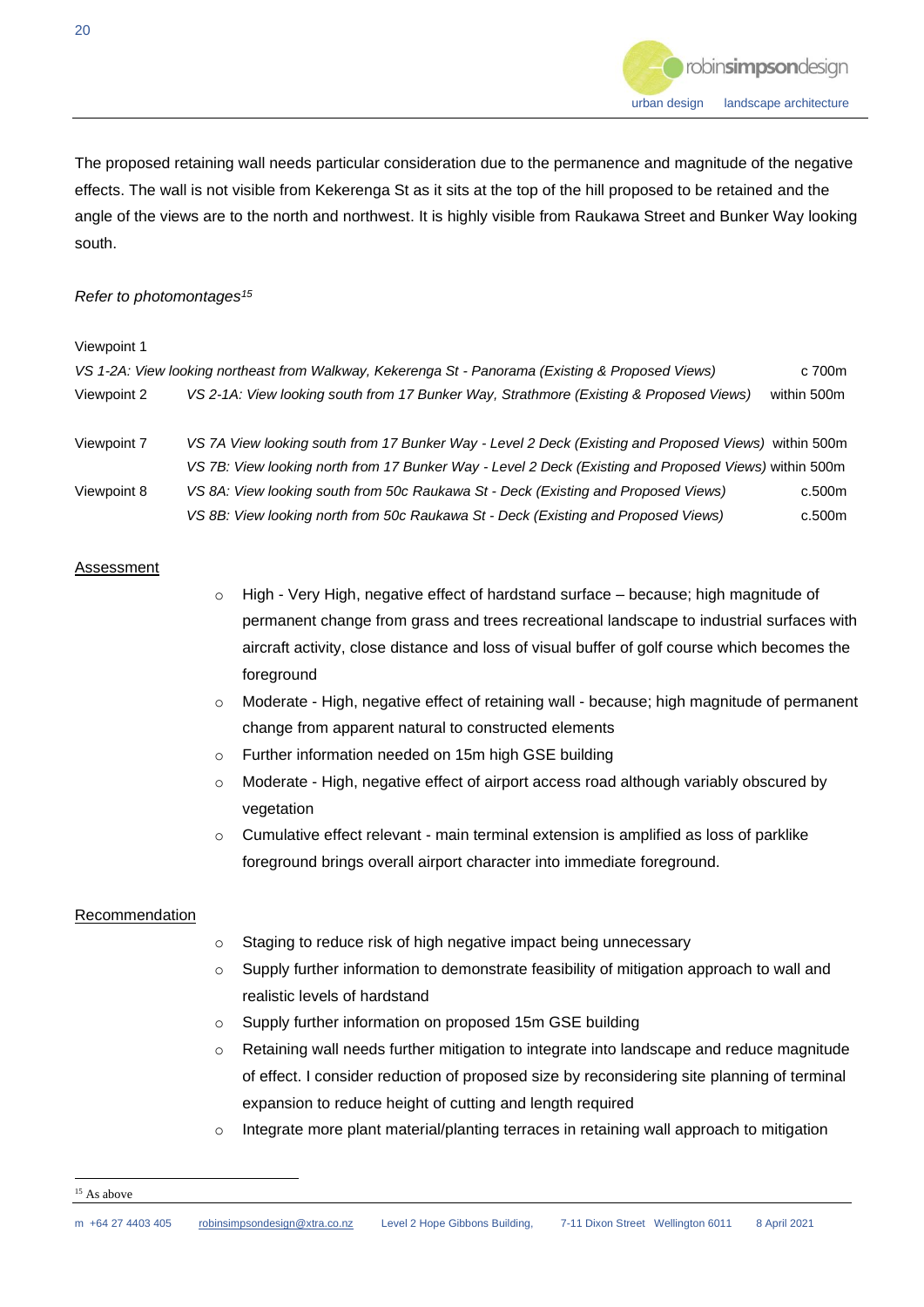

## **11.3 Visual Amenity**

The RMA 7(c) in "other matters" notes that particular regard must be given to amenity values. Visual amenity is discussed here as people's enjoyment and appreciation of pleasantness and coherence of a place, area, outlook or view.

The key visual effects are identified as the permanent change from open space to hardstand on ESA replacing an apparent natural surface with a constructed one, the permanent change to landform with the proposed cutting and the appearance and scale of industrial buildings (the GSE) adjacent to the wall. No buildings other than GSE building are proposed in the Masterplan and within 8m residential boundaries in the conditions. However these are permitted if required by WIAL and so need to be considered. VS 2-1A View Looking South from Bunker Way, Strathmore appears to show a low level GSE which blends into hard surface as a minor component. However GSE is proposed to 15m height.

| Viewpoint 7 | VS 7A View looking south from 17 Bunker Way - Level 2 Deck (Existing and Proposed Views) within 500m  |        |
|-------------|-------------------------------------------------------------------------------------------------------|--------|
|             | VS 7B: View looking north from 17 Bunker Way - Level 2 Deck (Existing and Proposed Views) within 500m |        |
| Viewpoint 8 | VS 8A: View looking south from 50c Raukawa St - Deck (Existing and Proposed Views)                    | c.500m |
|             | VS 8B: View looking north from 50c Raukawa St - Deck (Existing and Proposed Views)                    | c.500m |

#### Assessment

- o High/ very high, significant negative effect of hardstand with aircraft activity to Bunker Way and Raukawa Street - due to change to character, high magnitude of change, close distance, leading to dominant character
- o High/ very high, significant negative effect of retaining wall to Bunker Way and Raukawa Street - due to loss of natural character, change to character, high magnitude of change, close distance leading to domination of industrial component of the view
- $\circ$  High/ very high, significant loss of visual amenity due to aircraft movement close to houses
- o Moderate effect of GSE building to 15m– effect amplified given it is proposed as only building.

#### Recommendation

- o Design Guide for ancillary buildings needed
- $\circ$  Accept condition on consideration of articulation of buildings, add condition for sustainable techniques and materials
- o Accept 4m height condition by residential boundaries
- o Support proposed mitigation of relocation of trees where possible. Tree planting/tree relocation on Strathmore side of Airport Road recommended
- o Add condition limit height street light poles to 8m.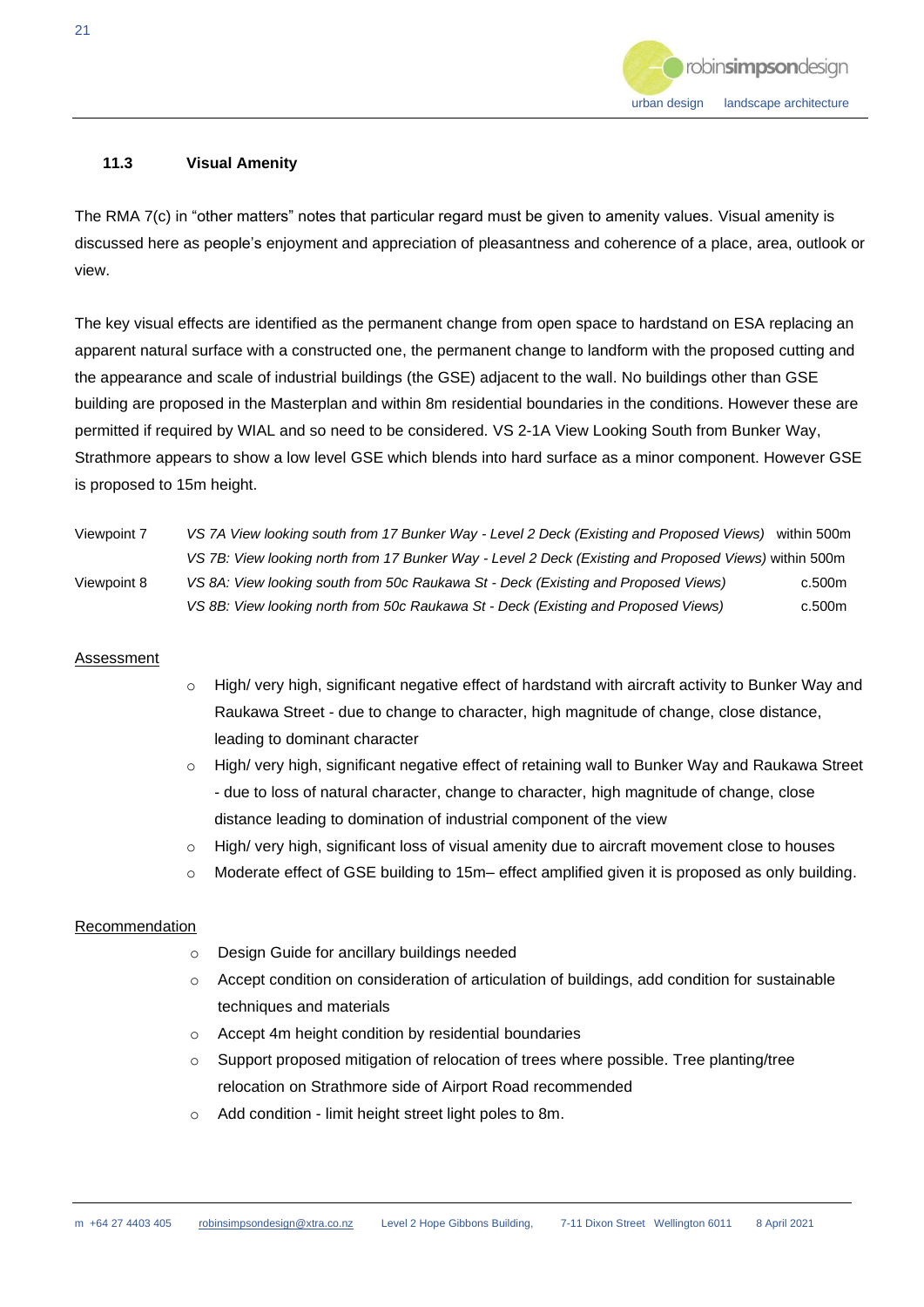#### **11.4 Lighting**

See technical lighting assessment by others.

Lighting has the potential to negatively impact the quality of residential amenity in the surrounding residential area. Negative effects increase adjacent to or close to designation boundaries. Negative effects of the designation which diminish residents' enjoyment and wellbeing, can be due to the following effects which are quantified and assessed by others;

urban design landscape architecture

robinsimpsondesign

- Hours of site lighting,
- Light spill into residential areas,
- Glare of moving vehicles within the site,
- Hours of operation and movement of vehicles, and
- Reflectivity of building surfaces.

Conditions recommended in the NoR are for lux level of no more than 8 lux at residence's windows. This is accepted. I also recommended that a limitation of 9m be put on the height of luminaires on buildings and poles within 20m distance from boundaries. This enables the amount of light to be achieved for purpose, while minimising the negative effects on the residential area through both reduced light levels and reduced visual prominence of light sources.

#### Assessment

The impact of lighting from midrange views are moderated by distance and assessed as minor. Tall lights would be visible at night in midrange views at e.g., Wilberforce Road and Wexford Place.

The effects at close range are greater in magnitude due to close range.

- o Low- Moderate negative effect closer to residents because; from west is in background of terminal, extends breadth of industrial lighting; from bunker way adds new ancillary buildings in area of no lighting, part obscured by in-between buildings depending on location
- o Low- Moderate negative effect from distant views because; extends existing airport lighting, inbetween landform and structures obscure majority of hardstand, ancillary buildings visible highlighting need for management of light spill
- o Low negative effect of streetlighting from new Airport Access Road from distant views– inbetween landform and structures obscures from some locations, in others these are distant
- $\circ$  Low- Moderate negative effect of movement of cars due to proximity adds moving lights in area of no lighting on golf course, change from dark area to lit surfaces, in area of no lighting, part obscured by in-between buildings depending on location reduces effect.

| Viewpoint 5  | VS N5B View from Maranui Surf Club (Night)               | c.1500m      |
|--------------|----------------------------------------------------------|--------------|
| Viewpoint 4  | VS N4B View from Wilberforce St. Seatoun Heights (Night) | within 1500m |
| Viewpoint 10 | VS N10B View from Lyall Bay Beach East (Night)           | c.700m       |
| Viewpoint 2  | VS N2B: View from Bunker Way, Strathmore (Night)         | within 500m  |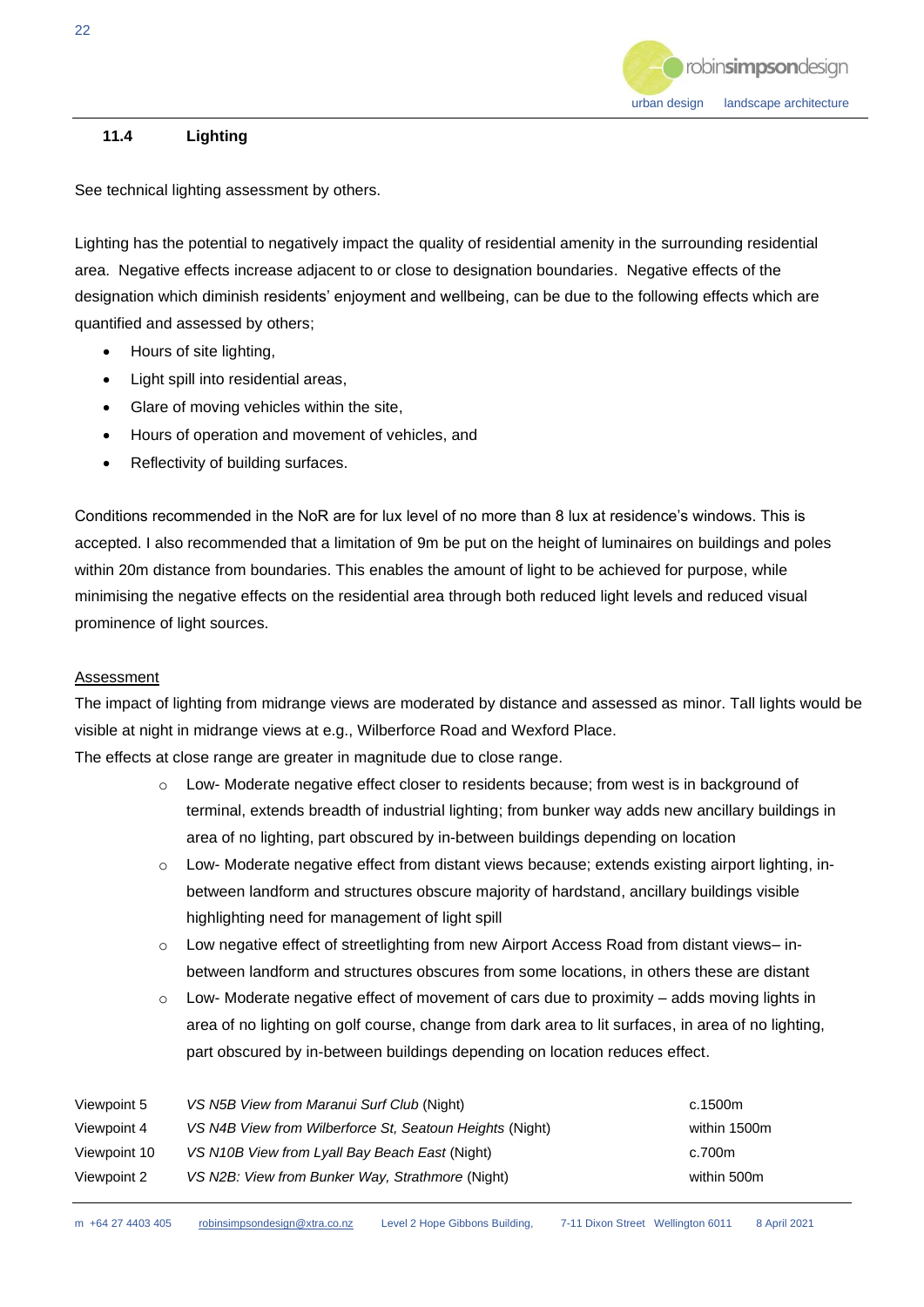#### Recommendation

- o Accept condition proposed to limit light level to 8lux at residential windows
- $\circ$  Accept condition proposed lighting to extended hardstand to east to avoid glare and light spill
- o Streetlighting on new Airport Road poles to be limited in height to 8m, avoid glare and meet District Plan expectations, consider temperature
- o Boundary of airside lighting, limit height of luminaires to 9m to reduce light spill.

| <b>Urban Effect</b>      | <b>Condition or Criteria</b>                | Comment                       | <b>Additional UD Condition</b> |
|--------------------------|---------------------------------------------|-------------------------------|--------------------------------|
| <b>External Lighting</b> | 20. AS 4282 Control of Obtrusive Effects of | Accepted                      |                                |
|                          | Outdoor Lighting which restricts to 2 lux   |                               |                                |
|                          | during curfew hours                         |                               |                                |
|                          | 21. The lighting of publicly accessible     | More reduction of negative    |                                |
|                          | pedestrian and vehicle movement areas       | effect required               |                                |
|                          | shall comply with:                          |                               |                                |
|                          | AS/NZS 1158.3.1:2005 Part 3.1 Pedestrian    |                               |                                |
|                          | Area (Category P) Lighting                  |                               |                                |
|                          | District Plan requirements i.e., max 8 lux, | Accepted                      | Achieve District Plan and AS   |
|                          |                                             |                               | 4282 during curfew hours       |
|                          |                                             | Further condition required to | Limit height of pole lights to |
|                          |                                             | limit height of edge of apron | 9m within 20m of residential   |
|                          |                                             | lighting in ESA               | and coastal edges              |
|                          |                                             |                               | Consider reflectivity of walls |
|                          |                                             |                               | through colour & material      |
|                          |                                             |                               | palette to reduce glare of     |
|                          |                                             |                               | walls. Include in Design       |
|                          |                                             |                               | Guide.                         |

Table 4 Response to Conditions - Lighting

#### **11.5 Signage**

Signage is an important aspect to address on the main site given high public exposure of parts of the airport generating pressure for advertising. Conditions on signage proposed are supported.

The singular proposal for a building in the east side limits the on-building signage but off-building signage remains relevant. Proximity to residential area makes any commercial signage inappropriate.

Additional conditions required for;

- o No commercial signs in east side area
- $\circ$  LED signs required to be changeable with a period of adjustment for brightness
- o Changeable signs rotational change can command attention and requires restriction on use.

#### Recommendation

- o Limit all commercial signs in east side area
- o Accept Condition H Signage in Terminal Precinct
- o Add further conditions H(f)ii add 20m South Coast Road

23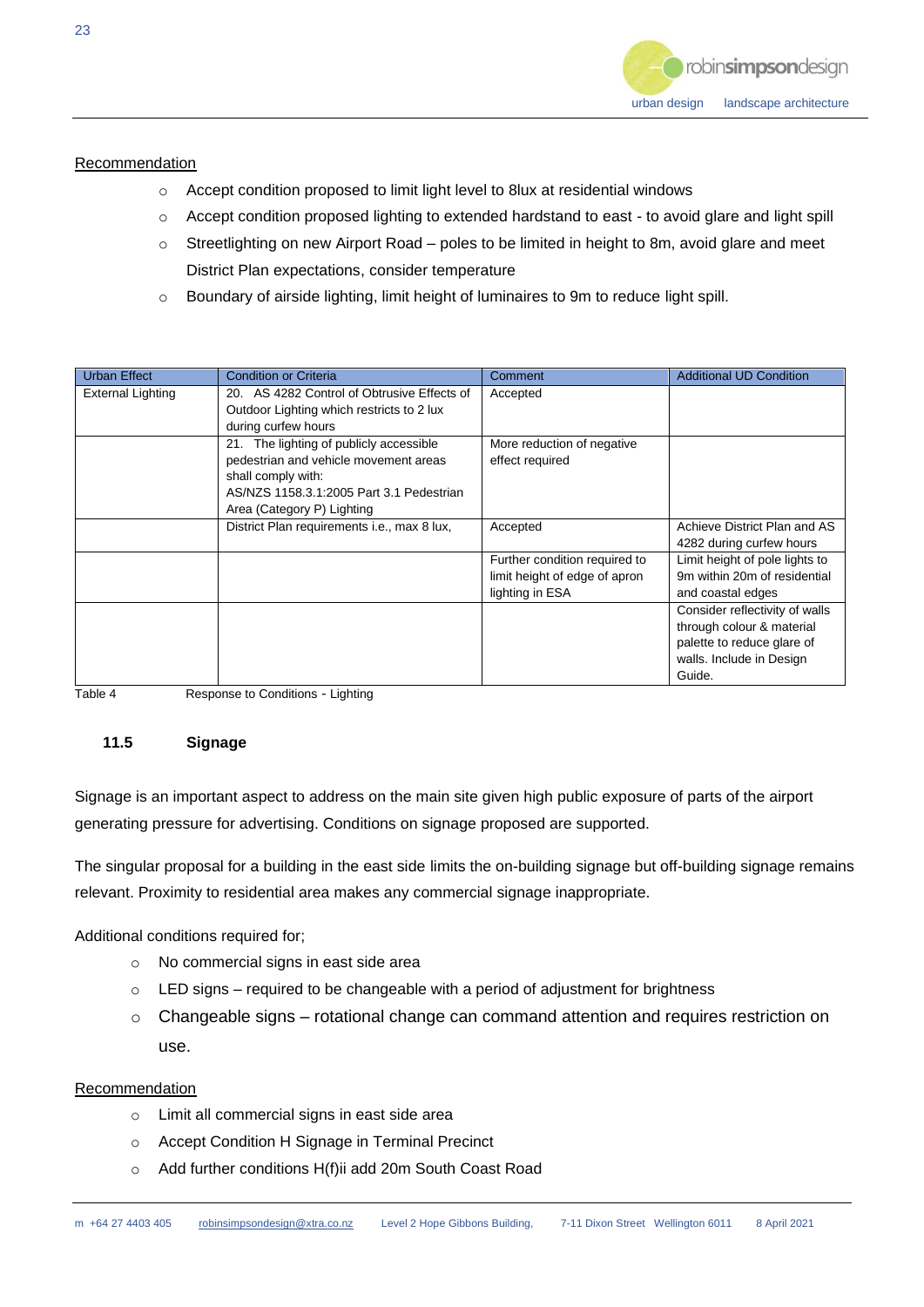

#### o H(e) wording is unclear and needs to be improved.

| Urban Effect     | <b>Condition</b>                                                     | Comment                                  | <b>Additional UD Condition</b>                                        |
|------------------|----------------------------------------------------------------------|------------------------------------------|-----------------------------------------------------------------------|
| On site Signage  | Signs associated with airport operations                             | Accepted                                 |                                                                       |
|                  | District Plan requirements i.e., max 8 lux at<br>residential windows | Accepted                                 |                                                                       |
| Off-site signage | District Plan requirements                                           | Accepted with additional<br>restrictions | Restriction of and moving<br>(changing) signs as well as<br>flashing  |
|                  |                                                                      |                                          | Condition on height of signs<br>above ground needs tighter<br>wording |

Table 5 Response to Conditions - Signage

## **12 ENVIRONMENT**

#### **12.1 Environmental Quality**

#### **12.1.1 Landform and earthworks**

Overall earthworks propose broad estimate of 600,000m<sup>3</sup> <sup>16</sup>. The effects of this are assessed by others but are included as having a significant landscape effect. I accept the benefits of certainty for both WIAL and the public as justification for the application. However the permanence and magnitude of the negative effects of earthworks for the ESA retaining wall together with the loss of the South Coast Hill (see assessment Main Area) are such that staging is recommended to ensure public works with high negative impact are not undertaken prior to being a necessity.

#### Cutting in ESA

- Significant negative permanent landscape change
- Significant negative visual effects of earthworks cutting into south east hillside (ESA) requiring a 30m high and 500m long retaining wall
- Proposal to mitigate through built screen negative effects of short lifespan screen proposed
- Current proposal unacceptable and lacks information on levels etc in order to be assessed
- I consider this capable of being reduced and mitigated but the current proposal does not satisfactorily demonstrate this.

#### Assessment

- o Visual effect high, negative and of permanent nature
- o Further information required to ensure feasibility of mitigation proposals

#### Recommendation

<sup>16</sup> Geotech Report accompanying NoR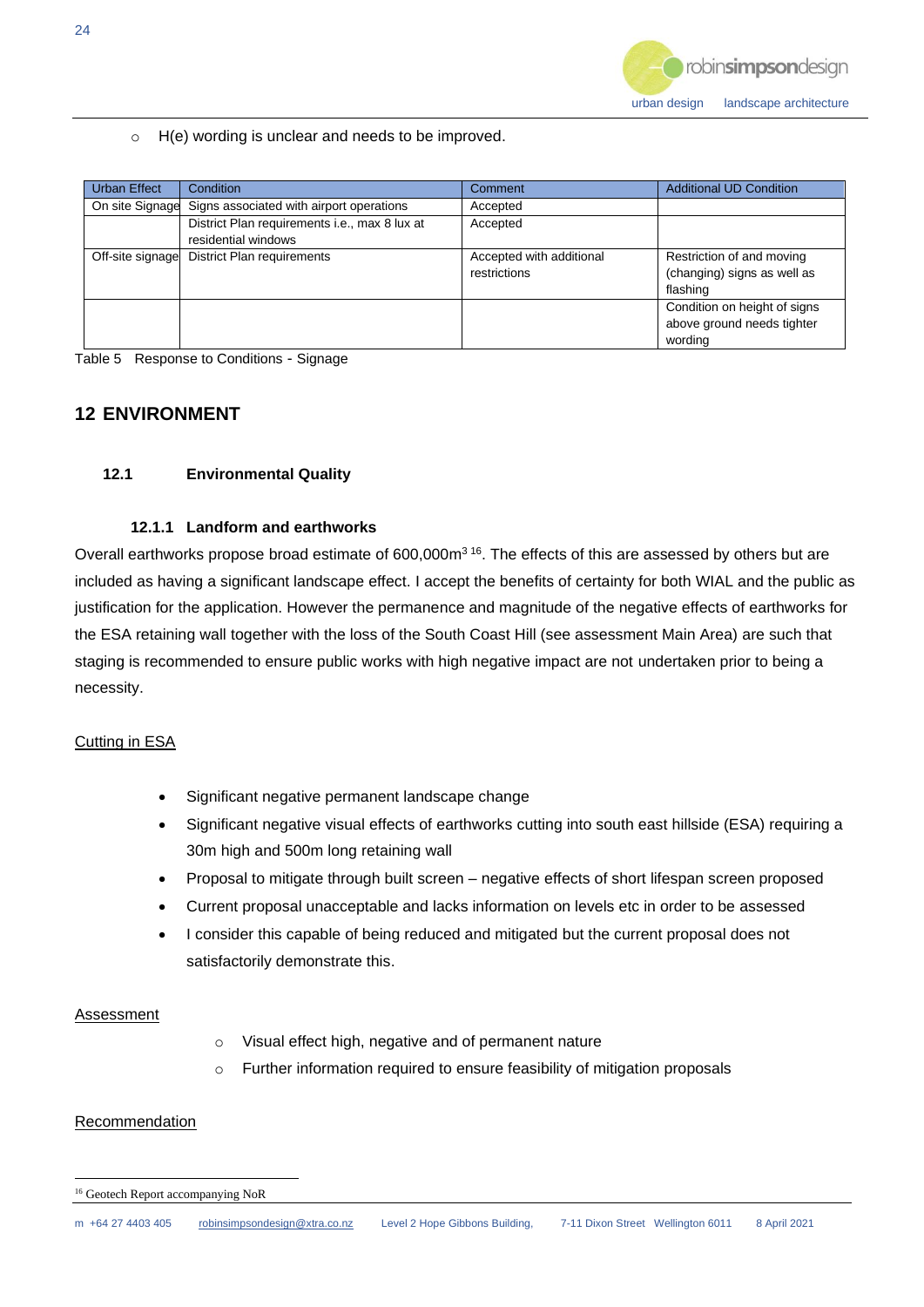

- o Listing of "all earthworks"<sup>17</sup> as an allowable activity be removed from list
- o Allowable slope of 45 degrees reduced to 32 degrees as sought by WCC
- o Explore solutions with increase of planting as a component to cutting
- $\circ$  Explore adjustment of site plan to reduce height and volume of cutting required
- o Explore Staging to ensure certainty for necessity of potentially significant cutting/retaining
- o Proposed conditions inadequate to manage effects successfully
- o Support condition requiring Submission of an Earthworks and Construction Management Plan.

#### **12.1.2 Water**

#### **Stormwater**

The increase of hardstand in the ESA has the greatest effect. This area has the greatest degree of surface and earthworks change. A substantial increase in hardstand is proposed for manoeuvring aircraft. This will have the effect of reducing permeability and increasing volume and speed of surface runoff which is a substantial negative landscape effect. Stormwater neutrality is proposed in Kauri St designation and is recommended to extend to the ESA and Main Area works.

| <b>Urban Effect</b>                 | Condition | Comment                                                                                   | <b>Additional UD Condition</b>                                                                                                                                                                                                                                                                                                                                    |
|-------------------------------------|-----------|-------------------------------------------------------------------------------------------|-------------------------------------------------------------------------------------------------------------------------------------------------------------------------------------------------------------------------------------------------------------------------------------------------------------------------------------------------------------------|
| Surface runoff/<br><b>Detention</b> |           | Stormwater neutrality should be<br>achieved in ESA and<br>construction areas of Main Area | Example of condition used in<br>Kauri Street is recommended:<br>22. To avoid impact on the<br>downstream network, capacity<br>storm water neutrality is<br>required for all events up to<br>the 10% AEP event (1 in 10-<br>year event). The site may<br>therefore require a storm<br>water detention system or<br>systems; to be confirmed in<br>detailed design. |
|                                     |           | As a tool to achieve stormwater<br>neutrality, apply Low impact<br>stormwater technology  | Implement low impact<br>stormwater methodology                                                                                                                                                                                                                                                                                                                    |

This is a good Opportunity for leading edge management such as applied in Melbourne Airport extensions.

Table 6 Response to Conditions - Environmental Quality- Water

#### **12.1.3 Vegetation**

The most significant changes are the loss of greensward and trees in the golf course and the Loss of vegetated on the southeast Hillside due to the significant proposed cutting.

Points of note;

- Remediation and increased buffer planting to ESA supported.
- Pohutukawa in Golf course to be relocated if possible

<sup>17</sup> Part A Form 18 Notice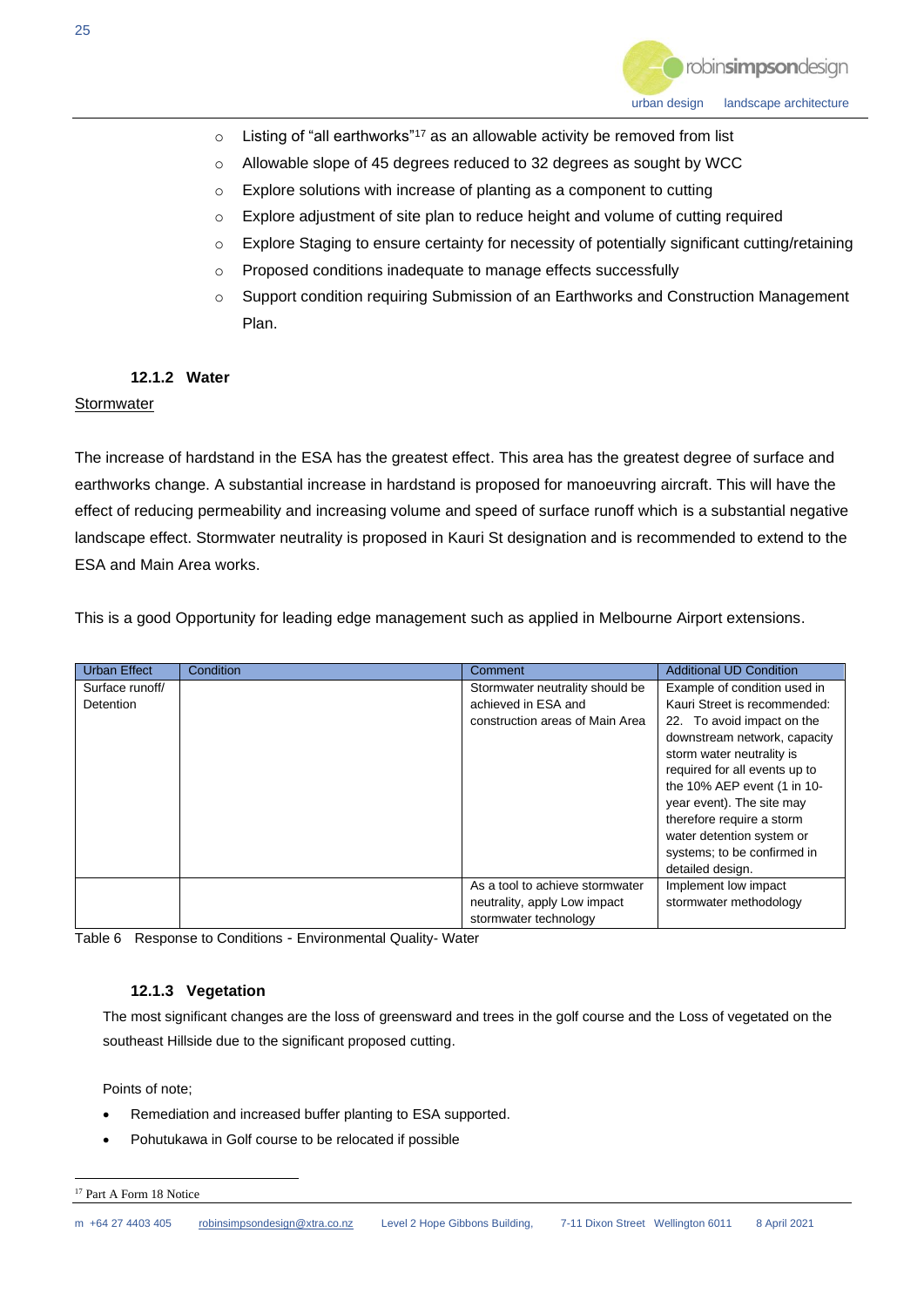- New planting is considered to be part of the mitigating moves to provide screening and reduce the perceived scale of the large buildings. This is supported and accepted as suitable mitigation.
- Support relocation condition for Tirangi St using possible Golf Course Pohutukawa
- Restoration planting to east slopes supported to improve quality of existing vegetation
- Visual screen to east side will have limited effect.

#### Assessment

- o Loss of vegetation of Golf Course trees in grass in ESA has moderate negative effect
- o Loss of local vegetation on Strathmore Park Hillside has moderate negative effect but is mitigated by proposed buffer planting
- o Change to overall vegetated appearance of Rongotai Ridge needs to be carefully considered for effect on gateway. Potential for positive outcome or high negative effect. Some building potential

#### Recommendation

- o Avoid extent of cutting into ESA hillslope
- o Explore planted and built components to accommodate 30m high cutting
- o Relocate Pohutukawa and other trees of merit and known capability for transplantation in good condition from Golf Course if possible

# **13 TRAFFIC**

ESA will not affect impacts of overall Airport expansion. This is discussed in NoR Main Site 12.

Extension to the east requires a new Airport access road. The location of this is determined by the farthest extent of hardstand projected to be required. This introduces a lit road with moving vehicles into the foreground views of residents in Bunker Way, Raukawa Street and Kekerenga Street. This is a significant change.

Loss of amenity for these residents will be through effects of noise, visual amenity and character change. Effects are potentially high.

#### **14 RESILIENCE**

A general discussion of resilience as it relates to the design and expansion of the proposed Airport. This can be read in NoR Main Site 13.

The effect of the loss of amenity of the some of the residents in Strathmore Park has the potential to undermine community resilience by making it a less desirable place to live.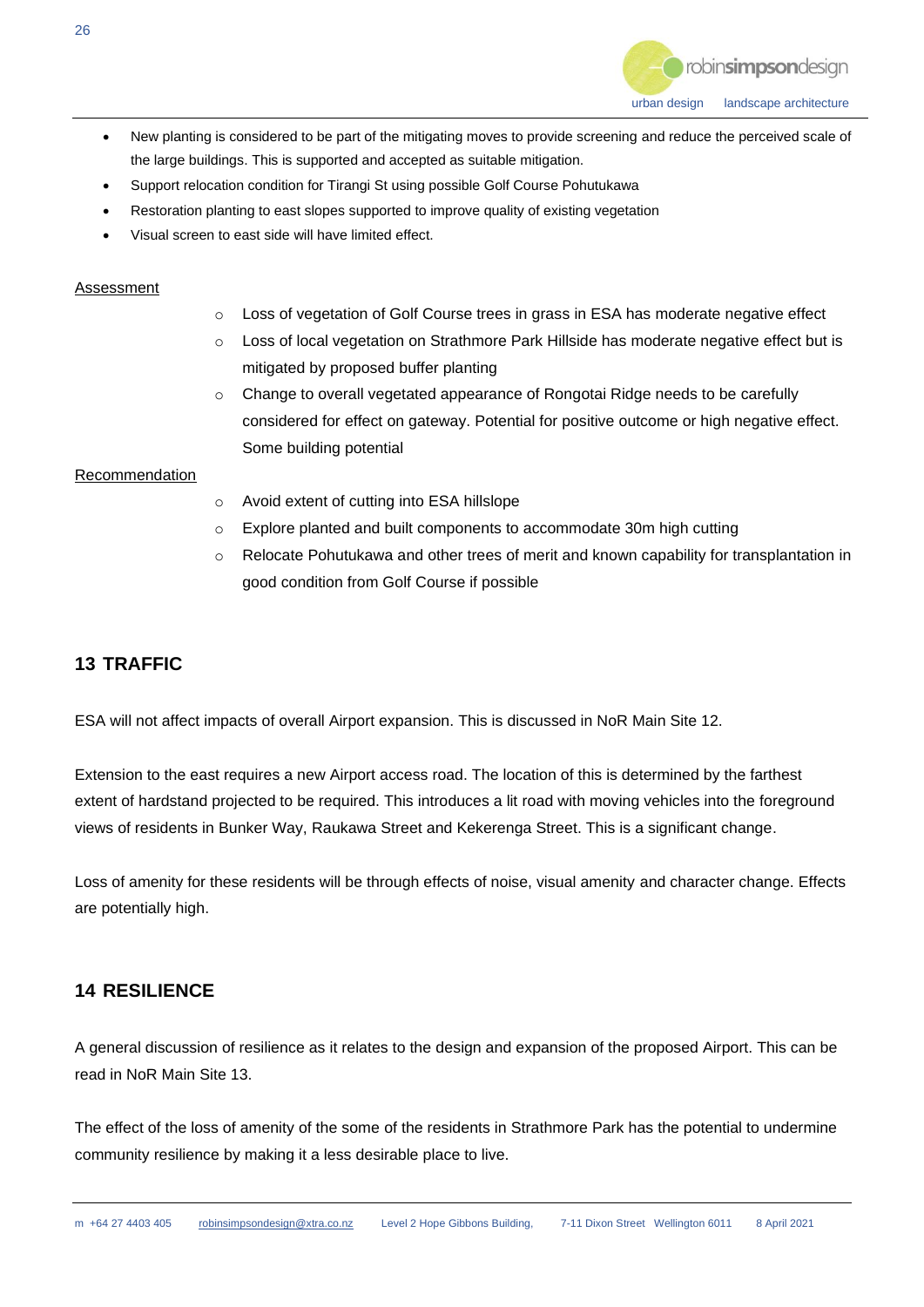To date, the attractions of living in this suburb such as elevated views, expansive views over the coast and Cook Strait, a green outlook over the golf course and ease of access to South Coast and Lyall Bay recreation areas, appear to have outweighed the negative effects of aircraft noise and aviation movements of current airport activities. This is demonstrated in the number of new or extended buildings observed along Bunker Way<sup>18</sup> in spite of high exposure to noise. A potential increase in the negative effects which I consider that the ESA would have, could change this balance with negative attributes outweighing positive attributes.

Multiple submitters have raised the existence of social housing residents forming part of the community and their vulnerability to loss of amenity.

#### Recommendation

o Consider resilience of communities by managing any negative effects such as diminishing residential amenity through increased noise and light

-----End----

<sup>&</sup>lt;sup>18</sup> Site observations undertaken by the author indicate a number of new houses close the the golfcourse edge. This was followed up by deskstudy of comparing aerial photos of Strathmore Park between 2010 and 2020.